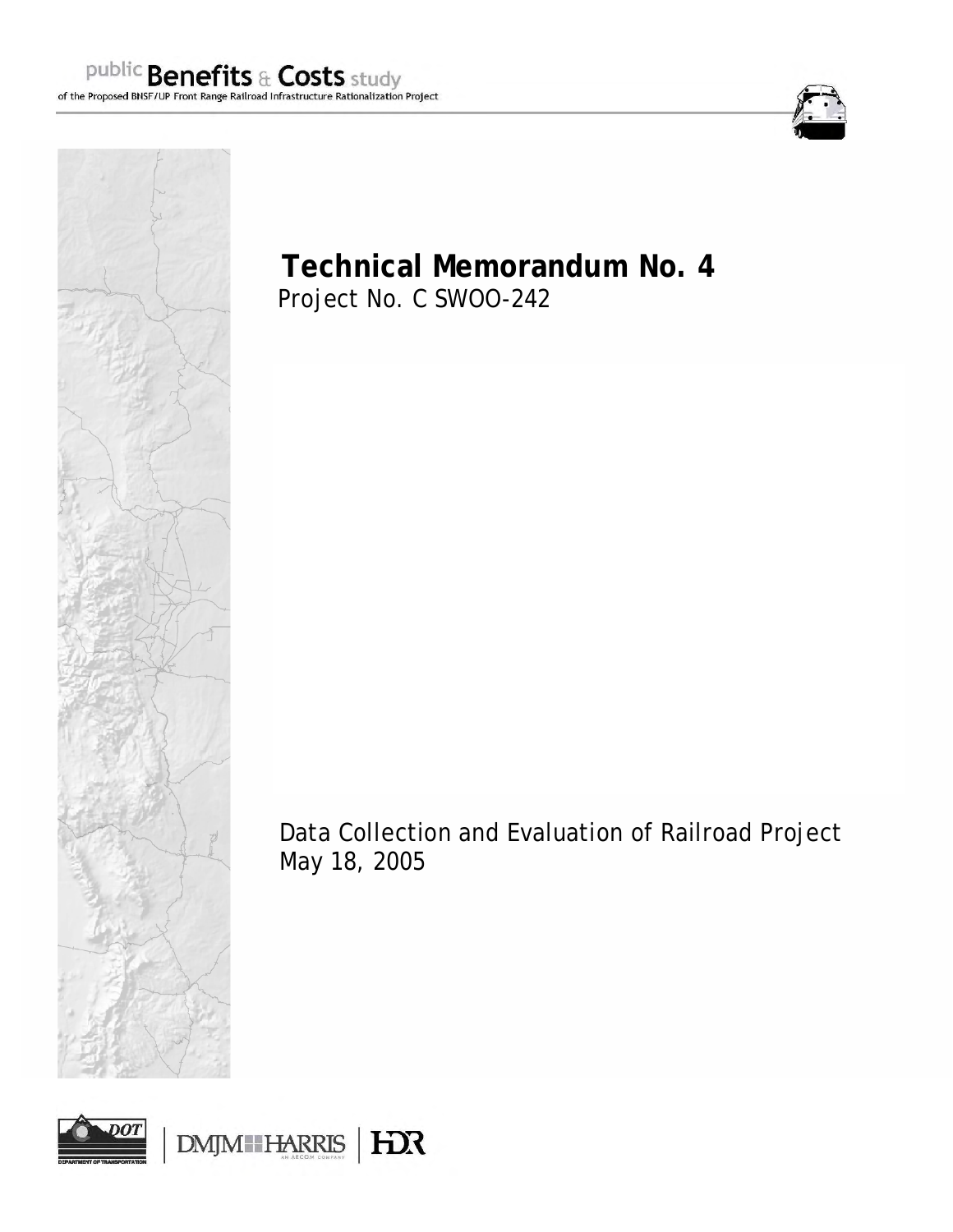Table of Contents **Page** 

| $Introduction \dots 1$ |  |  |
|------------------------|--|--|
|                        |  |  |
|                        |  |  |
|                        |  |  |
|                        |  |  |
|                        |  |  |
|                        |  |  |
|                        |  |  |
|                        |  |  |
|                        |  |  |
| List of Figures        |  |  |
| 4.2.1                  |  |  |
| 4.2.2                  |  |  |
| 4.2.3                  |  |  |
| 4.2.4                  |  |  |
| 4.2.5                  |  |  |
| 4.2.6                  |  |  |
| 4.2.7                  |  |  |
| 4.2.8                  |  |  |
| 4.2.9                  |  |  |
| 4.2.10                 |  |  |
| 4.2.11                 |  |  |
|                        |  |  |
|                        |  |  |
| 4.2.14                 |  |  |
| 4.3.1                  |  |  |
| 4.3.2                  |  |  |
| 4.3.3                  |  |  |
| 4.3.4                  |  |  |
| 4.3.5                  |  |  |
| 4.3.6                  |  |  |
| 4.4.1                  |  |  |
| 4.4.2                  |  |  |
| 4.4.3                  |  |  |
| 4.4.4                  |  |  |
| 4.4.5                  |  |  |



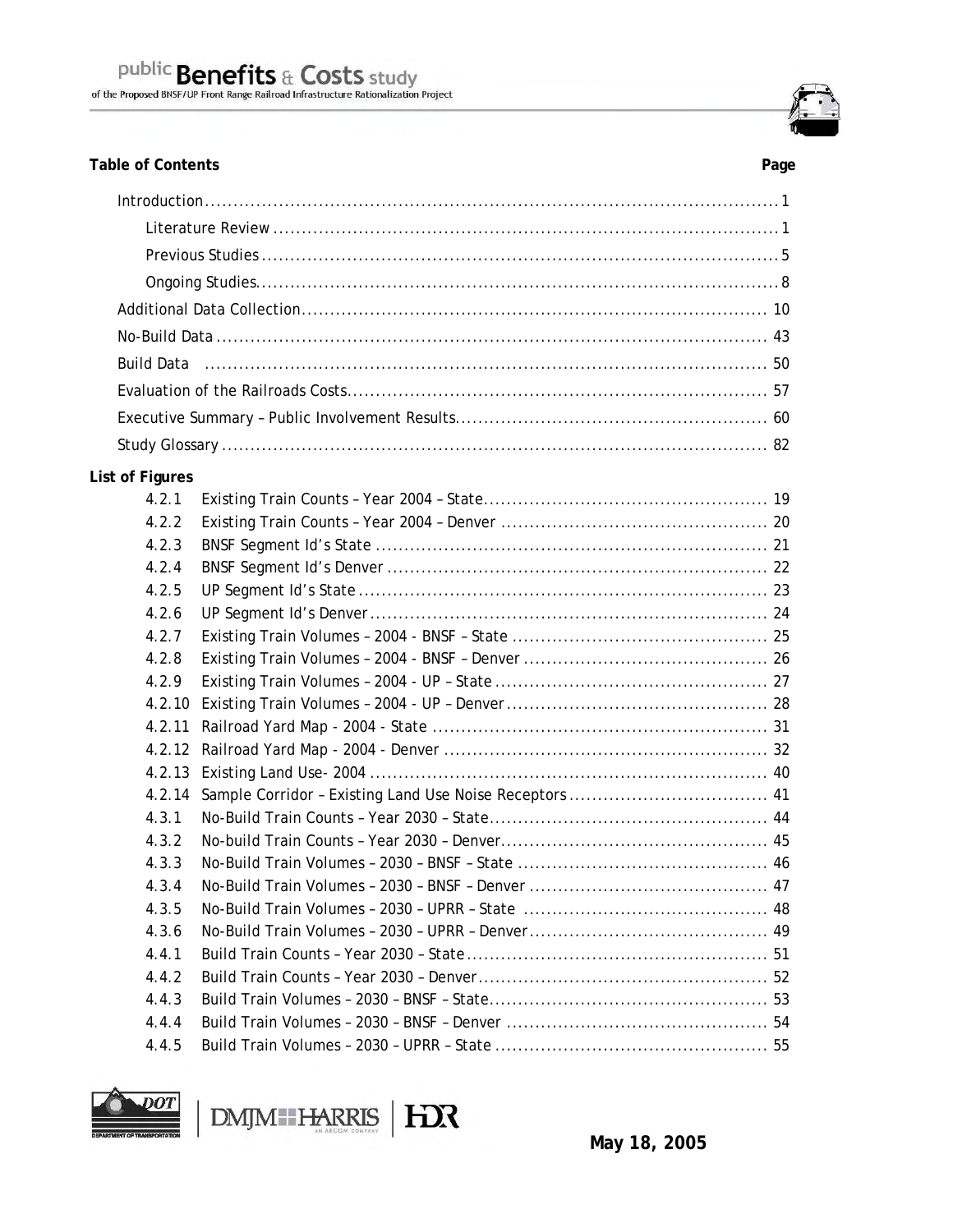

#### **List of Tables**

| 4.2.1  |  |
|--------|--|
| 4.2.2  |  |
| 4.2.3  |  |
| 4.2.4  |  |
| 4.2.5  |  |
| 4.2.6  |  |
| 4.2.7  |  |
| 4.2.8  |  |
| 4.2.9  |  |
| 4.2.10 |  |
|        |  |
|        |  |
|        |  |
|        |  |
|        |  |
|        |  |
|        |  |
|        |  |
| 4.5.1  |  |
| 4.5.2  |  |

*All information and assessments contained herein are the sole responsibility of the Consultant. Although many other parties contributed substantially to the report, they shall not be held accountable for its accuracy.*

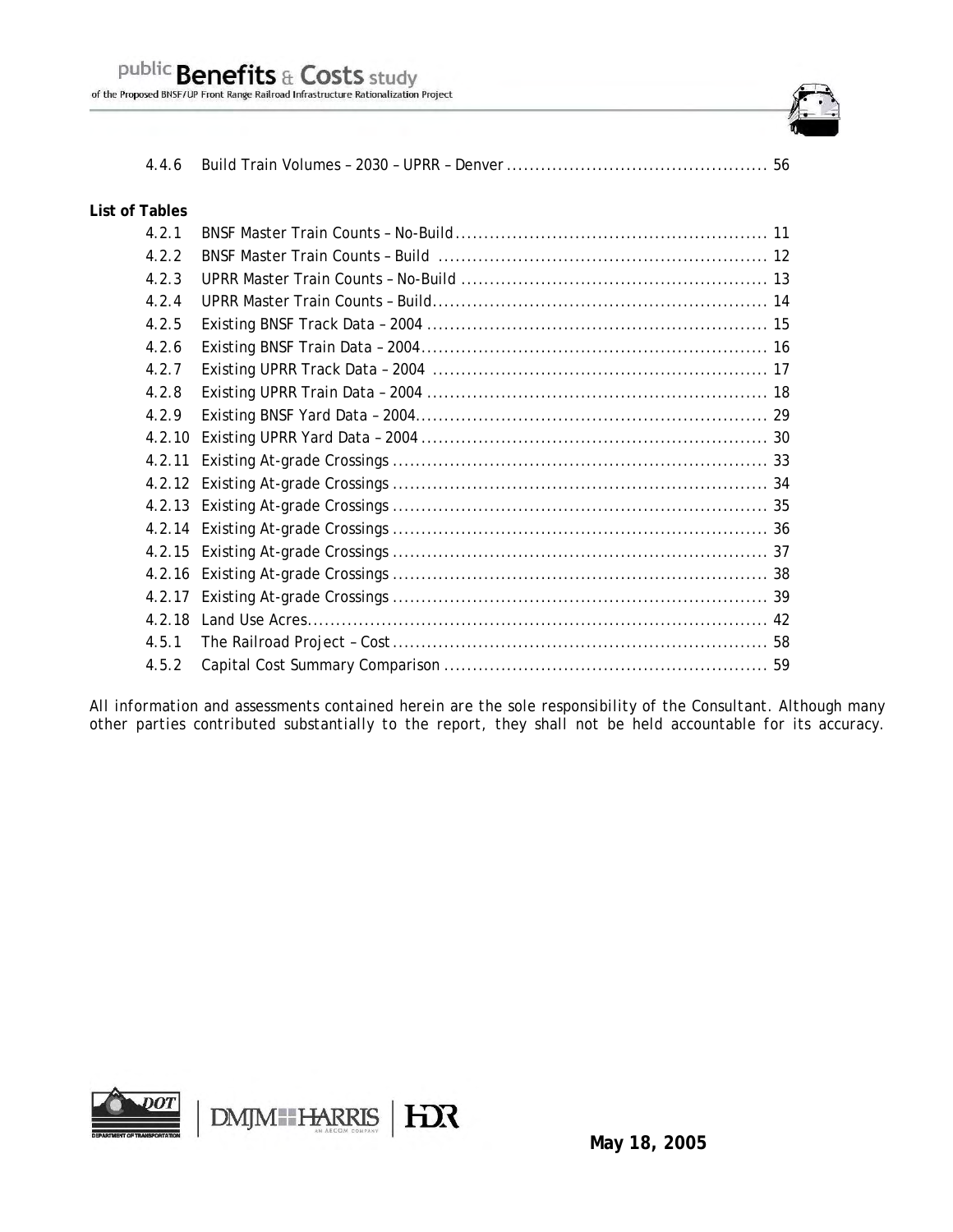

#### **4.1 Introduction**

To accurately identify and understand the issues affecting the Proposed BNSF/UP Front Range Infrastructure Rationalization Project it is necessary to compile and review a large amount of data. This involved an extensive search through relevant completed studies and ongoing projects both in Colorado and elsewhere as well as associated websites and libraries of listings. This technical memorandum is a reference for all future technical memorandums associated with this study as well as any future related phases of this project.

As noted in the table of contents, Section 4.1.1 includes a listing of all sources and websites that were accessed and reviewed for this study. The next section, 4.1.2 includes a summary of any relevant completed studies. Section 4.1.3 lists the relevant ongoing studies, summarizing those that were found most beneficial. The remainder of this Technical Memorandum includes the results of data collected, displayed graphically where possible, along with a review of the cost estimates provided by the two Class 1 railroads. A glossary of words and phrases associated with this study are included in Section 4.1.6.

Most documents listed are available in hard copy form. Studies related to passenger rail are summarized in Technical Memorandum No. 7. URL's for relevant newspaper articles are referenced on our project website at http://www.dot.state.co.us/railroadstudy/.

#### **4.1.1 Literature Review**

This project required the input of several different professionals reviewing various topics. The sources sited below were relevant for the indicated topic. Detailed summaries of selected documents are included in Sections 4.1.2 and 4.1.3.

#### **Railroad Operations**

- Bridging the Valley Transportation Study, Ongoing.
- Colorado State Rail Plan Rail Bypass Feasibility Study, State Department of Highways with FRA, URS-R L Banks, 1979
- Metro Vision 2025 Interim Regional Transportation Plan, DRCOG, 2002
- Eastern Colorado Mobility Study, Felsburg, Holt, and Ullevig with DMJM, Jacobs, Cambridge Systematics, and Infrastructure Management Group, 2002
- Orlando Freight Relocation Study (ongoing study), HDR, 2003
- DM&E Powder River Basin Expansion Project, Burns and McDonald, 2000
- Colorado Transportation Profile, U.S. Department of Transportation, Bureau of Transportation Statistics, 2002
- TransPort Market Overview, Ross Consulting Group, 2002
- Alameda Corridor Project, DMJM and Moffat & Nichols, 1995 Websites:
- BNSF System and Division Maps http://www.bnsf.com/about\_bnsf/html/division\_maps.html.
- FRA Office of Safety Analysis http://safetydata.fra.dot.gov/officeofsafety/.
- UPRR industrial development site http://www.up.com/re.shtml.

#### **Environment**

- Eastern Colorado Mobility Study, Felsburg, Holt, and Ullevig with DMJM, Jacobs, Cambridge Systematics, and Infrastructure Management Group, 2002
- Bridging the Valley Transportation Study, Ongoing.
- North Front Range 2025 Regional Transportation Plan, DRCOG

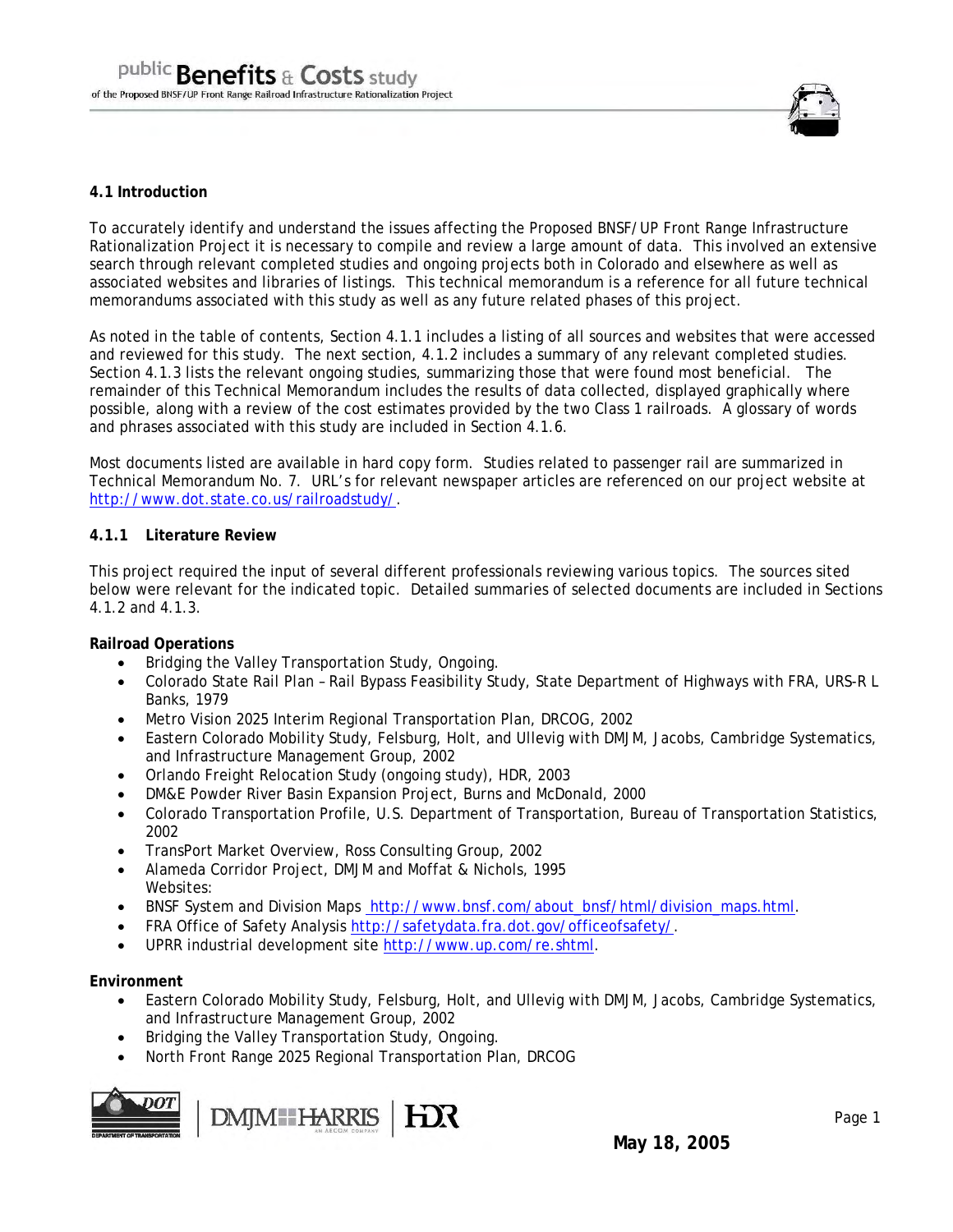

- DM&E Powder River Basin Expansion Project, Burns and McDonald, 2000
- Alameda Corridor Project, DMJM and Moffat & Nichols, 1995

#### **Economic Impact/Property Value**

- Indiana Rail Plan, Parsons
- Economic Impact of Railroad Abandonment: Carrington-to-Turtle Lake Rail Line, Upper Great Plains Transportation Institute and the Department of Agriculture Economics at North Dakota State University, by Honeyman et al., 1996
- Economic Effects of Transportation: The Freight Story, IFC Consulting and HLB Decision Economics Inc., 2002
- The Value of Rail Intermodal to the U.S. Economy, by T. Brown and A. Hatch, 2002
- Commercial Property Benefits of Transit, Federal Transit Administration, 2002
- Impacts of Rail Transit on Property Values, Booz-Allen & Hamilton Inc.
- Rail Transit's Value-Added: Effects of Proximity to Light and Commuter Rail Transit on Commercial Land Values in Santa Clara, California, Institute of Urban and Regional Development, University of California – Berkley, by R. Cervero and M. Duncan, 2001
- The Effect of Rail Transit on Property Values: A Summary of Studies, Parsons Brinkerhoff, 2001
- Meta-Analysis of Airport Noise and Hedonic Property Values: Problems and Prospects, Jon P. Nelson, Department of Economics, Pennsylvania State University, 2003
- Ignoring Whistle Bans and Residential Property Values: An Hedonic Housing Price Analysis, David E. Clark, Professor of Economics, Marquette University and Argonne National Laboratory
- Fresno Rail Consolidation Study, HDR, 2001
- Measuring Economic Benefits of Intermodal Transportation, Dr. Yuri V. Yedokimov
- "Rail Service Is Playing a Crucial Role in the Alliance Area's Development" Article in the Fort Worth Star-Telegram, 12-12-1999, by Hornaday
- Colorado Mining Association: Facts about Mining in the United States, 2002
- Alameda Corridor Project, DMJM and Moffat & Nichols, 1995

#### **Safety/Security**

- Railroad Safety Statistics, Federal Railroad Administration, 2002
- Federal Railroad Administration Highway-Rail Incidents, 2002
- TranStats: The Intermodal Transportation Database
- DM&E Powder River Basin Expansion Project, Burns and McDonald, 2000
- Colorado Strategy for Homeland Security, 2003
- Alameda Corridor Project, DMJM and Moffat & Nichols, 1995
- Eastern Colorado Mobility Study, Felsburg, Holt, and Ullevig with DMJM, Jacobs, Cambridge Systematics, and Infrastructure Management Group, 2002
- Orlando Freight Relocation Study, HDR, Ongoing
- Colorado Transportation Profile, U.S. Department of Transportation, Bureau of Transportation Statistics, 2002

### **Other Rail Operations**

- Colorado Passenger Rail Study, Kimley-Horn, 1997
- Eastern Colorado Mobility Study

#### **Passenger Rail**

- Colorado Passenger Rail Study, Kimley-Horn, 1997
- North Front Range Transportation Alternatives Feasibility Study, DRCOG

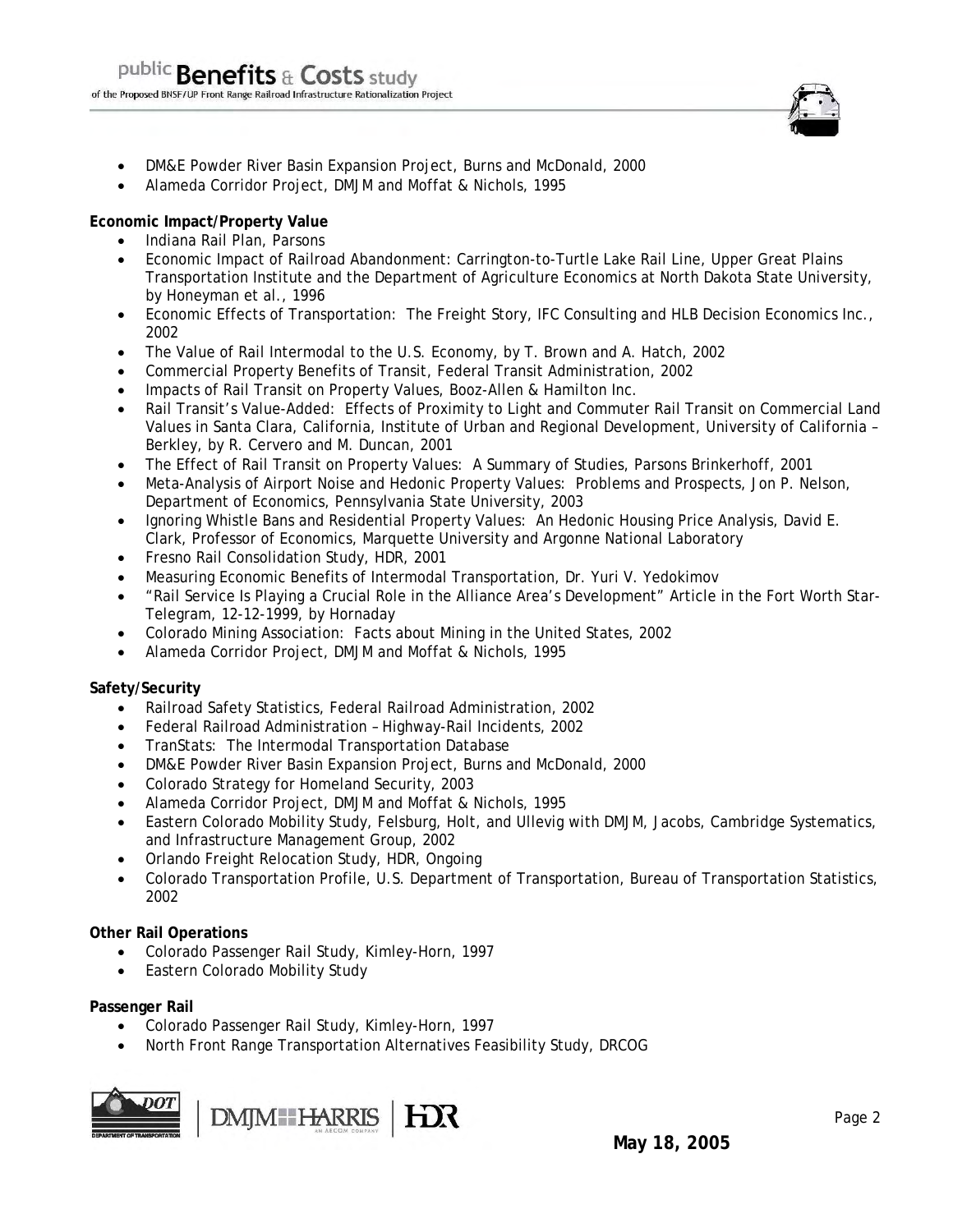

- South I-25 Corridor and U.S. 85 Corridor DEIS, PBS & J, 2000
- Rail Oriented Development: Strategies and Tools to Support Passenger Rail, CDOT, 2001
- East Corridor MIS Final Report, DRCOG and Kimley-Horn, 1997
- RTD FasTracks
- Metro Vision 2020 Plan, DRCOG, 2000
- Metro Vision 2025 Interim Regional Transportation Plan, DRCOG, 2002
- North Metro Transportation Study, BRW, 2001
- North Front Range 2025 Regional Transportation Plan, DRCOG
- Transportation Expansion (T-REX) Multi-Modal Transportation Project Fact Book, RTD, 2002

#### **Archaeological and Historic Resources**

Documents:

- A Profile of the Cultural Resources of Colorado 2003. This document includes the following data:
	- 1. Percent of the land surveyed for cultural resources in the State of Colorado.
	- 2. Listing of counties with Prehistoric Districts and general location of districts.
	- 3. Counties with no officially eligible prehistoric sites.
	- 4. List of officially eligible sites.

Websites

- Known historic, archeological, and cultural resources in Colorado = http://www.coloradohistoryoahp.org
- Known historic, archeological, and cultural resources in Colorado = http://www.nationalregisterofhistoricplaces.com
- Information about the Old Santa Fe Trail http://www.nps.gov/safe/
- Rixey School and historical marker http://www.coloradohistory.com/ghostsearchresults\_lnk.asp?TypeOfSearch=County&SearchString=bent

#### **Special Status Plant and Animal Resources**

Documents:

- *Colorado Revised Statues 1994* 
	- 1. Definition of a state endangered species
- 2. Definition of a state threatened species
- Web Sties:
- Definitions of a federally endangered species, a federally threatened species, a candidate species = http://midwest.fws.gov/endangered/glossary/index.html
- US Fish and Wildlife Service, list of federally endangered or threatened species = http://endangered.fws.gov/ and http://mountain-prairie.fws.gov
- For plants, each federal and state listed species was then compared to comprehensive species lists for each county prepared by the Colorado State University Herbarium, which is concerned with the documentation of Colorado's vascular flora, including the natural variation based on geographic and ecological distribution = http://herbarium.biology.colostate.edu/rare
- The Threatened and Endangered Species System (TESS) for federal species lists them in the following categories for Region 6 of the US Fish and Wildlife Service: Mammals, Amphibians, Fishes, Snails, Insects, and Flowering Plants = http://ecos.fws.gov/tess\_public/TESSWebpage
- The federally listed species were then supplemented with Colorado listed species provided by the Bureau of Land Management = http://www.co.blm.gov/botany/listedtb
- Natural Areas Program of Colorado State Parks = http://www.parks.state.co.us/cnap/Natural\_Areas/Countylist.htm#BOULDER
- Colorado Natural Heritage Program = http://www.cnhp.colostate.edu/index

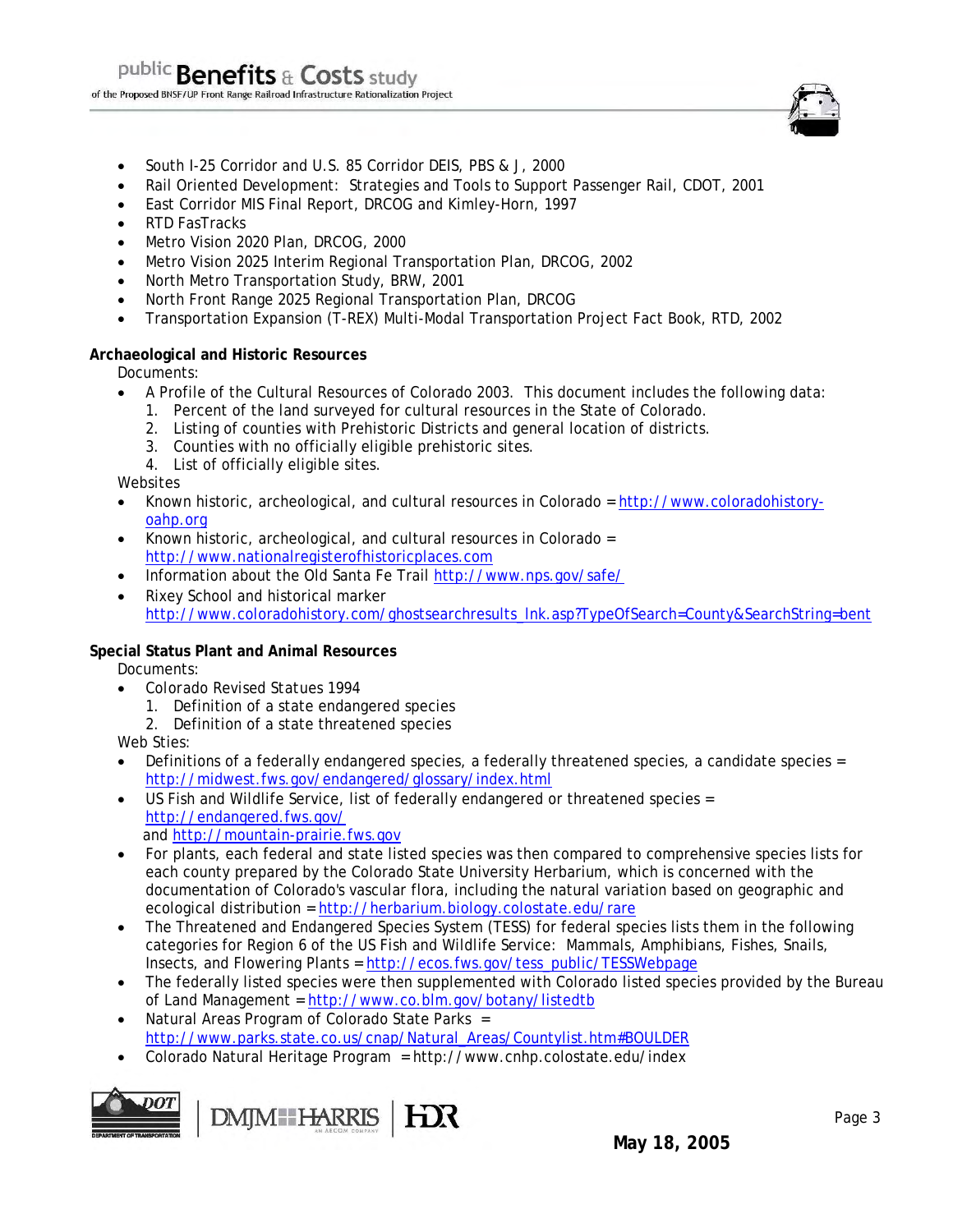

- Center for Plants Conservation = http://www.mobot.org/CPC
- Natural Diversity Information Source, Colorado State University = http://ndis.nrel.colostate.edu/
- Natural Resource Conservation Service = http://plants.usda.gov/cgi\_bin/topics.cgi?earl=threat
- Colorado Division of Wildlife = http://wildlife.state.co.us/swa/
- Bald Eagle = http://wildlife.state.co.us/species\_profiles/baldeagle.asp
- Ferruginous Hawk = http://www.rmbo.org/pif/bcp/phy36/grasland/feha.htm
- Greater Sandhill Crane = http://ndis.nrel.colostate.edu/wildlifespx.asp?SpCode=040701
- Interior Least Tern = http://wildlife.state.co.us/species\_profiles/leasttern.asp, and http://www.nwf.org/watersheds/platte/tern.html
- Lesser Prairie Chicken = http://www.rmbo.org/pif/bcp/phy36/grasland/feha.htm
- Long-billed Curlew = http://www.rmbo.org/pif/bcp/phy36/grasland/feha.htm
- Mexican Spotted Owl = http://www.rmbo.org/pif/bcp/phy62/ppine/meso.htm
- Mountain Plover = http://www.rmbo.org/pif/bcp/phy36/grasland/moup.htm
- Piping Plover = http://wildlife.state.co.us/species\_profiles/pipingplover.asp
- Plains Sharp-tailed Grouse = http://www.rmbo.org/pif/bcp/phy36/grasland/feha.htm
- Southwestern Willow Flycatcher = http://www.usgs.nau.edu/swwf/wiflhab.html
- Western Burrowing Owl = http://wildlife.state.co.us/species\_profiles/burrowingowl.asp
- Western Snowy Plover = http://www.azgfd.com/w\_c/edits/documents/Charalni.d.pdf
- Whooping Crane = http://wildlife.state.co.us/species\_profiles/whoopingcrane.asp
- Yellow-billed Cuckoo = http://ndis.nrel.colostate.edu/wildlifespx.asp?SpCode=040277
- Black-footed Ferret = http://ndis.nrel.colostate.edu/wildlifespx.asp?SpCode=050120
- Black-tailed Prairie Dog = http://ndis.nrel.colostate.edu/wildlifespx.asp?grp=Prairie
- Northern Pocket Gopher = http://ndis.nrel.colostate.edu/wildlifespx.asp?SpCode=050047
- Northern River Otter = http://ndis.nrel.colostate.edu/wildlifespx.asp?SpCode=050109
- Preble's Meadow Jumping Mouse = http://rockyweb.cr.usgs.gov/frontrange/virtour/ftcoll4.htm
- Swift Fox = http://ndis.nrel.colostate.edu/wildlifespx.asp?SpCode=051063
- Wolverine = Sources: http://mountain-prairie.fws.gov/pressrel/00-22.htm, "Gulo gulo" (On-line), Animal Diversity Web. Accessed January 30, 2004 at http://animaldiversity.ummz.umich.edu/site/accounts/information/Gulo\_gulo.html, and http://www.enature.com/fieldguide/showRguide.asp?rguideID=714&speciesID=4029
- *Common Kingsnake = http://ndis.nrel.colostate.edu/wildlifespx.asp?grp=Snakes*
- Common Garter Snake = http://ndis.nrel.colostate.edu/wildlifespx.asp?grp=Snakes
- Massasauga = http://ndis.nrel.colostate.edu/wildlifespx.asp?grp=Vipers
- Midget Faded Rattlesnake = http://ntri.tamuk.edu/herpetarium/viperidae/c.v.concolor/cvconcolor.html
- Texas Blind Snake = http://ndis.nrel.colostate.edu/wildlifespx.asp?grp=Snakes
- Texas Horned Lizard = http://ndis.nrel.colostate.edu/wildlifespx.asp?SpCode=030173
- Tripliod Checkered Whiptail = http://ndis.nrel.colostate.edu/wildlifespx.asp?SpCode=030174
- Couches Spadefoot = http://ndis.nrel.colostate.edu/wildlifespx.asp?grp=Toads
- Northern Cricket Frog = http://ndis.nrel.colostate.edu/wildlifespx.asp?grp=Frogs
- Northern Leopard Frog = http://ndis.nrel.colostate.edu/wildlifespx.asp?grp=Frogs
- Plains Leopard Frog = http://ndis.nrel.colostate.edu/wildlifespx.asp?grp=Frogs
- Yellow Mud Turtle = http://ndis.nrel.colostate.edu/wildlifespx.asp?grp=Turtles
- Pallid Sturgeon = http://www.nwf.org/watersheds/platte/sturgeon.html
- Arkansas darter = http://wildlife.state.co.us/species\_profiles/arkansasdarter.asp
- Colorado Butterfly Plant = http://mountain-prairie.fws.gov/pressrel/00-31.htm
- Ute Ladies'-tresses = http://www.natureserve.org/explorer/servlet/NatureServe?searchName=Spiranthes+diluvialis

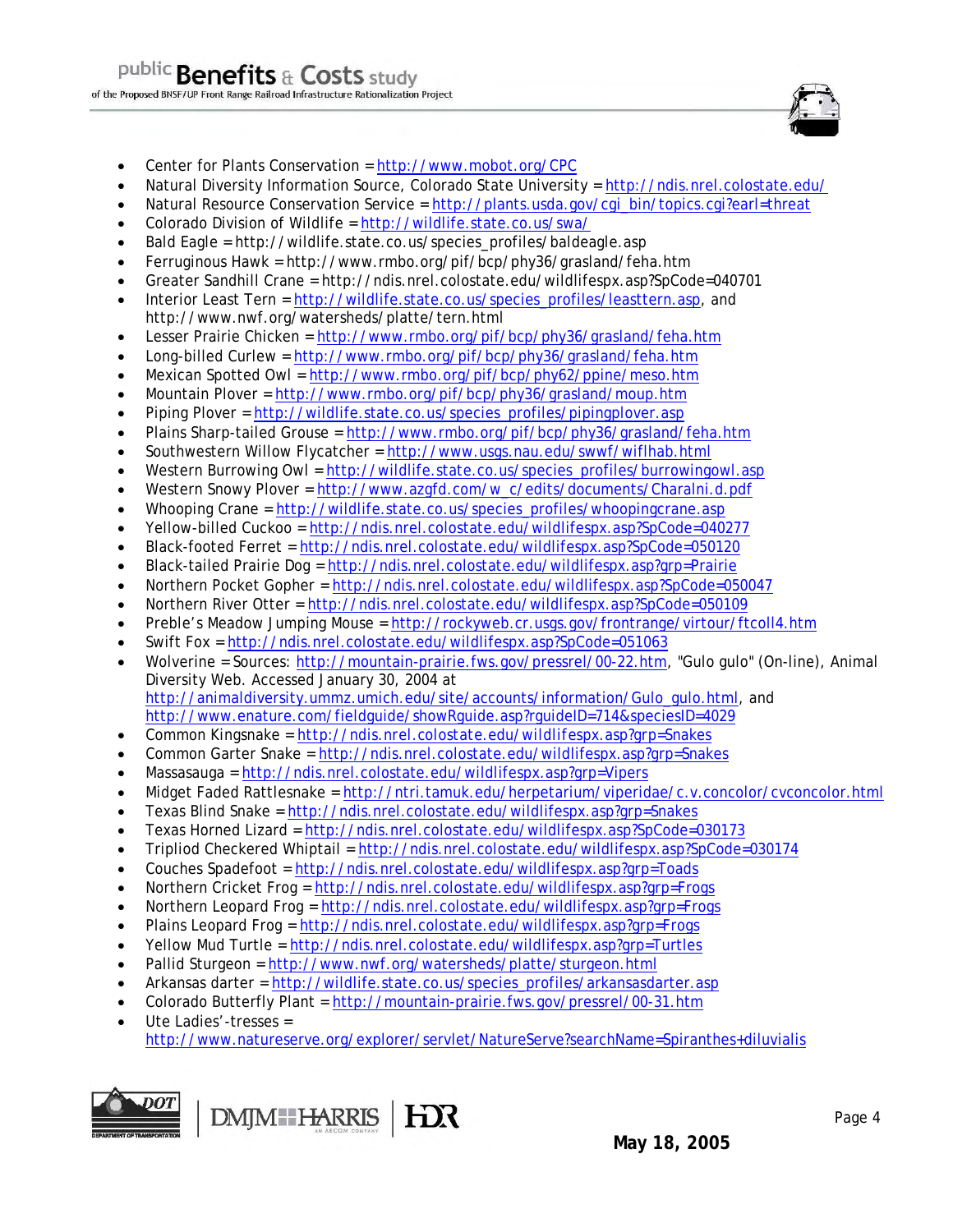

- The Colorado Natural Heritage Program (CNHP) tracks and ranks Colorado's rare and imperiled species and habitats = http://www.cnhp.colostate.edu/index.html
- State Wildlife Areas in the vicinity of the study area = http://wildlife.state.co.us/swa/

#### **Major Creeks and Rivers, Wetlands, and other Surface Water Resources**  Documents:

• Water resources of the study area in this technical report were identified with minimal field reconnaissance using USFWS National Wetland Inventory maps, both electronic and paper. These maps used *Classification of Wetlands and Deep-Water of the United States* (an Operational Draft), Cowardin, et al, 1977, to define the types of streams.

Websites:

• Several major surface waters in the study area are under the jurisdiction of the Colorado Division of Wildlife (State Wildlife Areas) = http://wildlife.state.co.us/swa/

#### **Hazardous and Contaminated Materials Resources**

Websites:

- The Office of Solid Waste operates under authority of the Resource Conservation and Recovery Act (RCRA) regarding the national management of hazardous and non-hazardous waste = http://www.cqs.com/esuper.htm and http://www.epa.gov/superfund/programs/index.htm
- Comprehensive Environmental Response, Contamination and Liability Information System (CERCLIS) database, Superfund Program = http://www.cqs.com/esuper.htm
- GIS files of hazardous materials and wastes = Colorado Department of Public Health and Environment (CDPH) Hazardous Materials and Waste Management Division Geographical Information System Files
- Weld County solid waste sites = http://www.co.weld.co.us/departments/health/environmental/composting/health\_composting\_facilitie s.html
- List of active solid waste sites = http://www.cdphe.state.co.us/hm/lflist.pdf
- List of active waste transfer sites = http://www.cdphe.state.co.us/hm/transfer.pdf
- Disposition of the Fort Bent Veteran's Hospital = http://www.bentcounty.org/abc/cities/lasanimasfrm.htm and http://www.cha.com/Hospitals/hospitals.shtml

# **Demographics**

**Websites** 

- Racial Minorities, Low Income populations, and Group Housing data was collected to the census tract level from the U.S. Bureau of the Census, Census 2000 = HTTP://factfinder.census.gov
- Low Income Minorities Thresholds by county = http://www.hudser.org/datasets/il/fmr00/hud00co.txt
- Percent of minority populations for the State of Colorado = http://dola.colorado.gov/demog/QTables/

#### **4.1.2 Previous Studies**

A number of studies ongoing and completed in Colorado offer information that is valuable as they identify study methodology and compiled data that is relative to this effort. The completed studies that were found to be most valuable are summarized below.

**DM&E Dakota, Minnesota, and Eastern Railroad Corporation Powder River Basin Project Draft EIS**  Burns and McDonald in cooperation with the Surface Transportation Board, 2000

This study was conducted to determine the environmental impacts associated with the construction of new rail line totaling 300 miles and the rehabilitation of an additional 600 miles. This study analyzes all things important



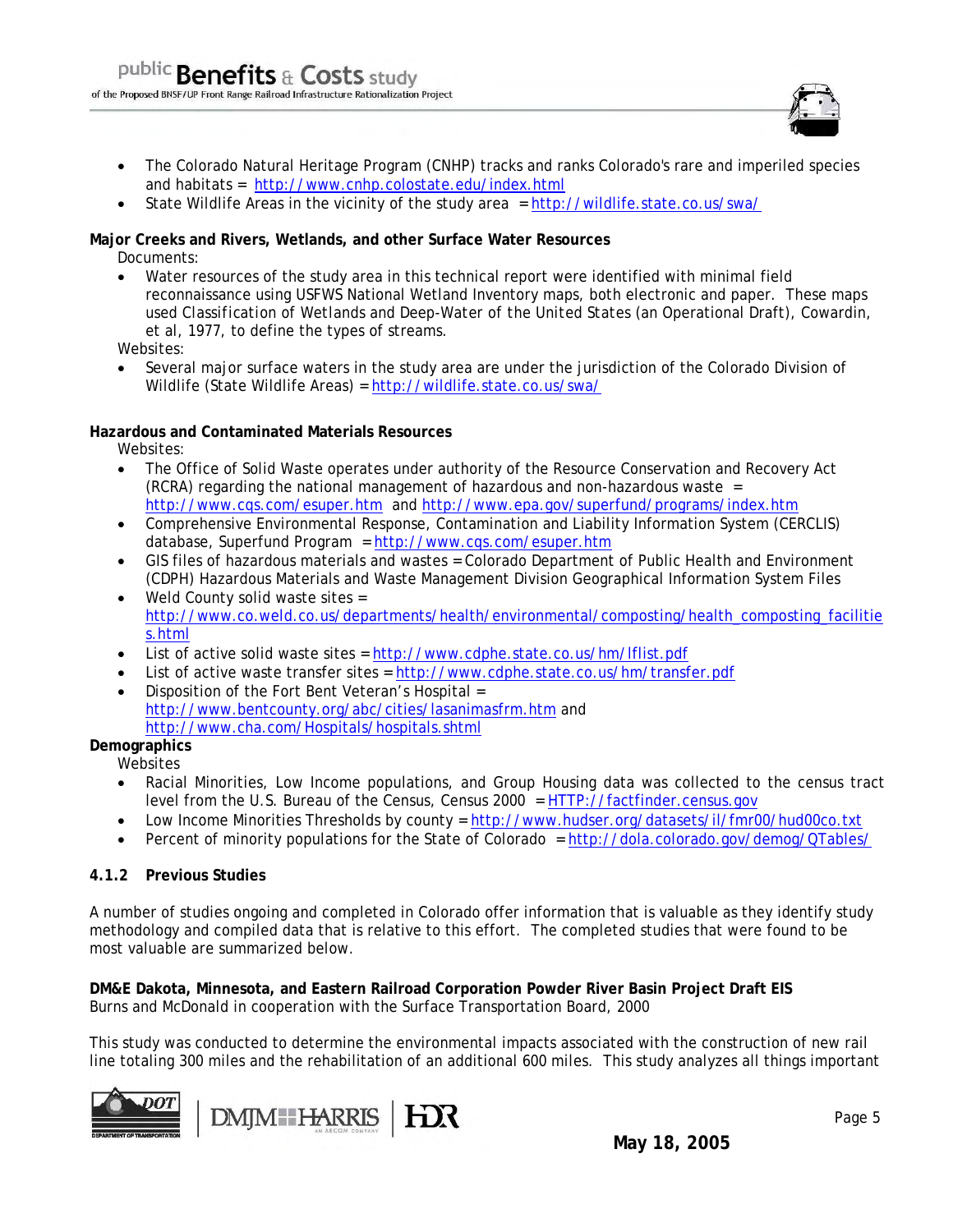

to the environment including air quality, noise, energy usage, transportation impacts, environmental justice, and grade crossing safety related impacts.

Contained within the appendices of this study are all the methodologies associated with calculating the impacts of the various environmental factors. For the purposes associated with the Public Benefits and Costs Study of the Proposed BNSF/UP Front Range Railroad Infrastructure Rationalization Project (the Railroad Study) these methodologies were extracted and used as a reference for appropriate measurement techniques for environmental impacts.

#### **Colorado State Rail Plan – Rail Bypass Feasibility Study**

This study was prepared for the Colorado General Assembly by the State Department of Highways with the FRA and URS-R L Banks, 1979. The study is a predecessor of this project.

Four alternatives were defined:

- The Urban alternative would maintain present coal train routing but reduce auto-train conflicts with 40 grade separations from Sterling to Trinidad.
- The Loops alternative would bypass coal train traffic around Denver to Colorado Springs with new and existing tracks east of the urban area near Watkins, Elizabeth, and Elbert.
- The Sterling Rock alternative would construct new alignment between Brush and Limon and use existing track from Limon to Colorado Springs.
- The All New alternative would provide new tracks between Brush and Las Animas.

The benefit to cost ratio of all four alternatives was less than one. The All New alternative was the most attractive in spite of high capital cost because the 100-mile haul reduction provided significant railroad and utility benefits. The study recommends a multi-step process of incremental improvements that would monitor actual coal traffic development and respond appropriately. The study provided historical background and baseline benefit to cost ratio expectations.

#### **East Corridor Major Investment Study Final Report**

This Major Investment Study was prepared for DRCOG by Kimley-Horn and Associates, July 1997. The MIS recommended single-track commuter rail from Denver Union Terminal to Denver International Airport. It also recommended extending RTD's Central Corridor LRT one mile to connect with commuter rail. Intermediate stations would be located at Stapleton and Gateway. RTD feeder buses would connect to the stations. Diesel Multi Unit (DMU) vehicles would be an appropriate mode and I-70 would be widened. This study provided background on passenger rail service for the east side of the Denver metro area.

#### **RTD FasTracks Executive Summary**

FasTracks is RTD's twelve-year comprehensive plan for high quality transit service and facilities in the region. FasTracks responds to the growing transportation needs of the Denver metropolitan region by providing an enhanced region-wide, reliable and safe transit system. According to the Denver Regional Council of Governments (DRCOG), the Denver metropolitan region is expected to add more than 900,000 people and 600,000 jobs by 2025.

This growth will place a tremendous strain on the region's already congested transportation system. Weekday vehicle miles of travel are expected to increase from 58 million in the year 2001 to 95 million by the year 2025, a 64 percent increase. As part of its Fiscally Constrained 2025 Interim Regional Transportation Plan (RTP), DRCOG has noted that severe congestion will increase by 89 percent even with the transportation improvements





**May 18, 2005**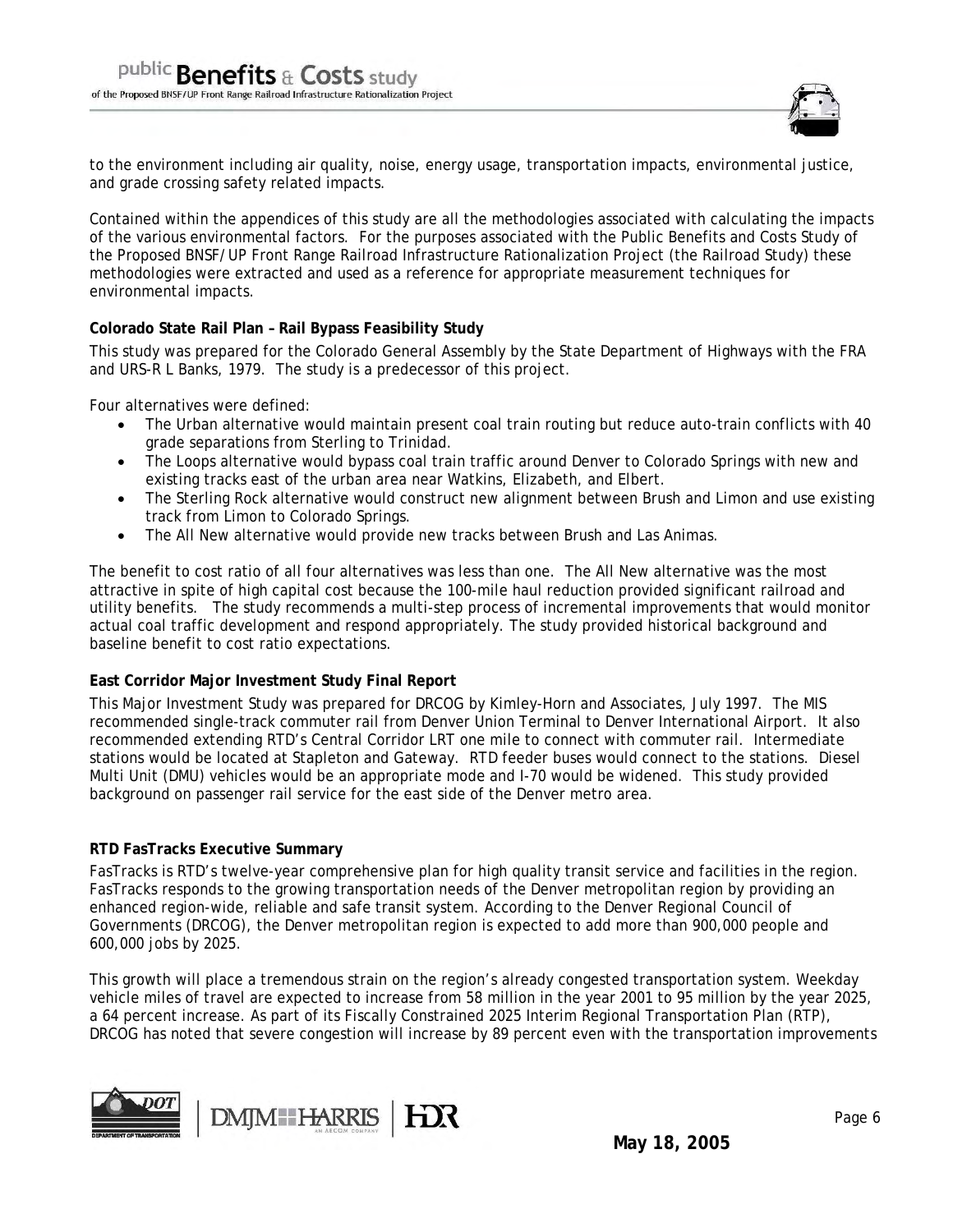

that are scheduled for implementation. Person hours of delay are predicted to increase by two times the current amount. By 2025, the region will have more traffic than the existing transportation system can handle. In its *2003 Annual Urban Mobility Report*, the Texas Transportation Institute (TTI) rated Denver as the third most congested city in the United States. The report indicates "Public transportation lines that do not intersect roads can be particularly reliable as they are not affected by weather, road work, and other unreliability producing events." FasTracks also responds to *Metro Vision*, the Denver region's plan for future growth and development. The second of the six core elements of Metro Vision states that the region must create "a balanced multimodal transportation system" which includes "an extensive fixed guide-way transit system and bus transit." Finally, FasTracks responds to current sentiment on transportation needs within the metropolitan area.

In a recent survey entitled *2003 Statewide Customer Survey – Results on Transportation Issues in Colorado,*  conducted by the Colorado Department of Transportation (CDOT), the lack of public/mass transportation was identified as one of the top transportation issues. The CDOT survey also states that if transportation funds became available, in the metro are*,* the highest priority for spending that money should be on light rail. FasTracks provides the opportunity to implement rapid transit by funding a region-wide system of light rail, commuter rail and bus rapid transit in the next twelve years. This study was the basis for examining RTD corridors that would be impacted by the railroad project and provided cost elements for the No-Build Option.

#### **Metro Vision 2020 Plan**

The Metro Vision 2020 Plan is the Denver region's plan for addressing the future growth of the metropolitan area. It frames the overall regional planning background. It outlines strategies and implementation steps to preserve quality of life while positioning the region to benefit from growth.

There are six core elements of development patterns, transportation system, and water quality. The extent of urban development will occur within 747 square miles by 2020 to accommodate population growth. The plan seeks to protect another 100 to 500 square miles of open space by 2020 to meet regional objectives. The plan seeks to help designated communities to remain separate from the larger urbanized area. It seeks a balanced multimodal transportation system.

#### **Metro Vision 2025 Interim Regional Transportation Plan – The Fiscally Constrained Element**

This plan was adopted by DRCOG in April 2002. It presents regional transportation facilities that can be provided thru 2025 based on reasonably expected revenues. The plan presents data on freight movement by air, rail trucks, and combinations. The Western Transportation Trade Network (Western ASHTO), of which CDOT is a member, is described. Figures included within the plan include the Freight RR Network with trains per day and at-Grade railroad crossings on the Regional Highway Network showing 500 plus at-grade crossings in the metro region.

#### **North Metro Transportation Study**

This study was prepared for RTD by BRW, Oct 2001. It is the Final Report of the Major Investment Study for the North I-25/Northeast Corridor. The triangular study area is bounded by I-25 to I-76 and to the Weld County line on the north. This study presented information and data for potential passenger rail service north of Denver and its relationship to existing railroad traffic.

The locally preferred alternative is a combination of roadway widening, bus/HOV lanes, new interchanges, bus park-n-ride lots, LRT/DMU lines, and LRT or DMU stations. The LRT/DMU alignment is on the UPRR Boulder Branch from Denver Union Terminal to 124<sup>th</sup> Avenue.



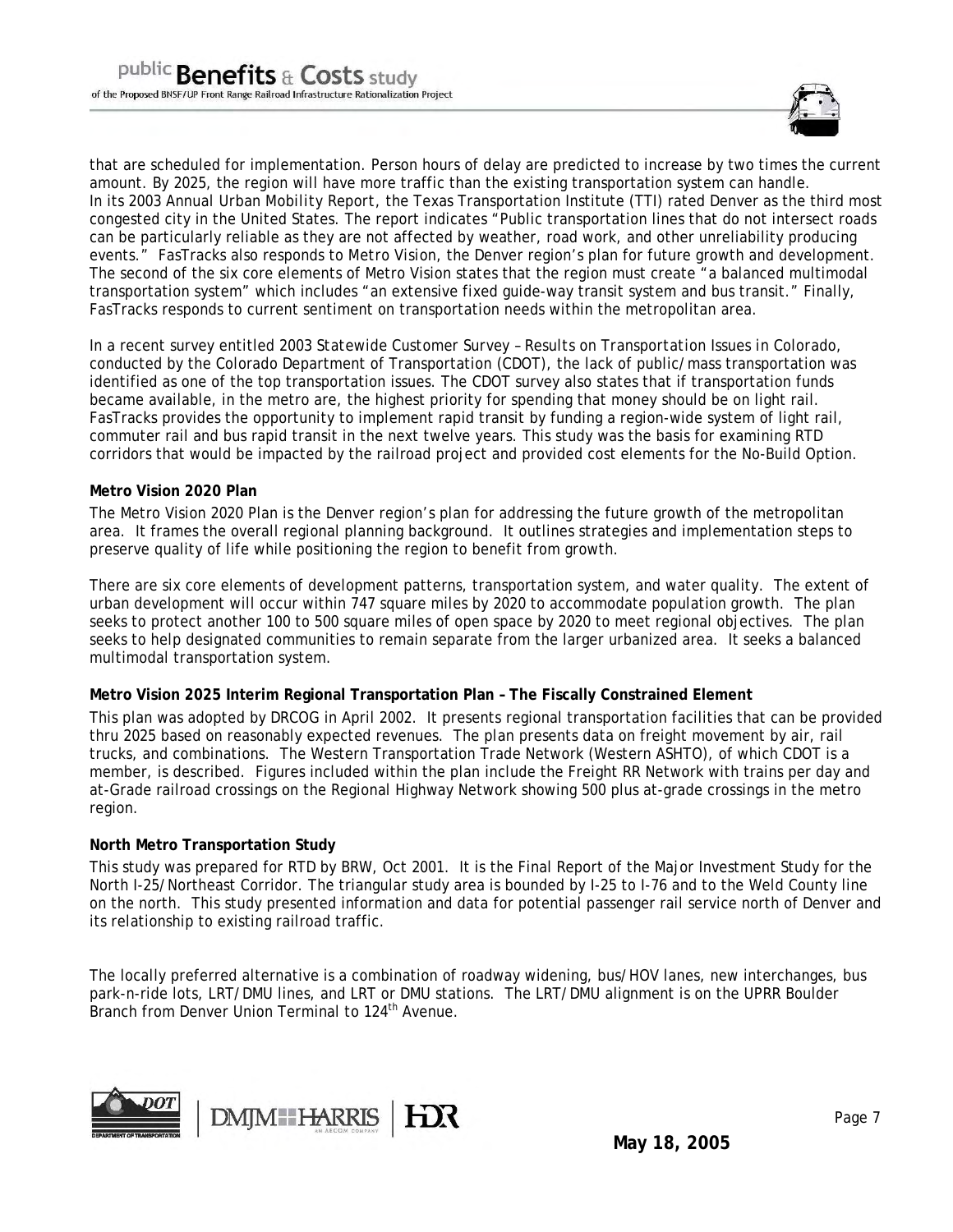

#### **4.1.3 Ongoing Studies**

#### **Bridging the Valley Transportation Study**

This project is presently on going in Spokane for the Spokane Regional Transportation Council by HDR Engineering Inc. CH2M Hill w/ HDR and ITC, April 2000. The Spokane to Sandpoint, ID, corridor is strategic to system capacity for BNSF. UP's only Western US connection to Canada converges at Spokane. The project would eliminate 40 miles of UP corridor and consolidate to BNSF ROW.

Major study issues are:

- Local Communities traffic congestion, delays, safety, noise, air quality, emergency vehicle delays, atgrade crossing safety, school children, train horn noise, safety vs. horn noise.
- Rail shippers relocate, retain branch lines, discontinue rail service.
- Rail carriers don't increase costs (cap and O&M) (reluctant to acknowledge benefits), no loss in operating capacity, don't reduce competitive position (maybe rotate branch line business on an annual basis). Maintain sense of autonomy, sense of control.

"Shuttle diplomacy" was conducted between RR upper management and study team. The decision support process should lead to agreement on solutions, clarity and agreement on the problem, preclude redo loops, provide exposure of the process, documentation, appropriate decision tools, avoidance of analysis paralysis, focus on solutions at the appropriate time, and present no surprises.

Costs and Benefits are projected for private railroads, private local RR users, general public for safety and environment, delay time, and economic development. Railroad data includes timetable and track profiles (BNSF Website), ROW maps, programmed maintenance schedules, forecast traffic, capital budget, AMTRAK capital improvement budget, train file data or Line Occupancy Index, unit costs, crew change locations, and air quality parameters.

Highway data includes delay estimates. The methodology uses "Traffic Flow Fundamentals" (Adolf D. May 1990) equations (inputs are frequency of train events, road capacity, traffic volume, and duration of each train event). This study confirmed categories of benefits and provided a methodology for estimating crossing delay.

#### **Chicago Regional Environmental and Transportation Efficiency project (CREATE)**

In Chicago Mayor Richard M. Daley engaged the National Surface Transportation Board to reassess the region's rail transportation system and help reduce the impact of freight traffic growth on the city and its surrounding communities. The State of Illinois and the City of Chicago has joined with passenger and freight railroads serving the region to identify critically needed improvements to the Chicago region's rail and highway transportation infrastructure.

The resulting Chicago Regional Environmental and Transportation Efficiency project (CREATE), a public/private partnership, aims to improve passenger rail service, reduce motorist delay, ease traffic congestion, increase safety and provide economic, environmental and energy benefits for the Chicago region. The CREATE project hopes to increase the efficiency and reliability of much of the nation's rail service as Chicago is the nation's transportation hub.

The project will maximize the use of five rail corridors for a faster and more efficient rail network, eliminate the wait for motorists at 25 grade crossings by creating grade separations that separate motorists from trains, and create six rail-to-rail "flyovers" - overpasses and underpasses that separate passenger trains from freight trains.





**May 18, 2005**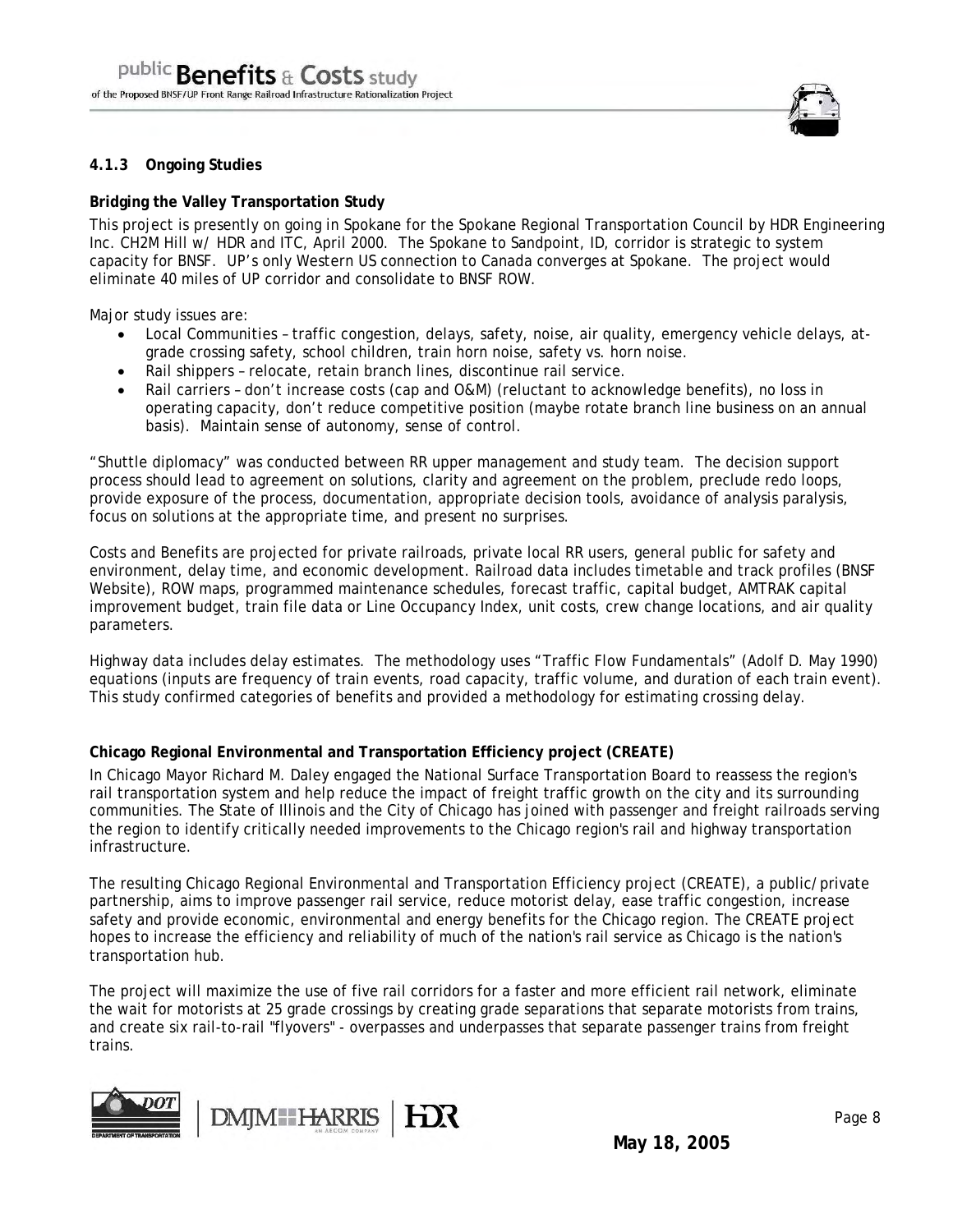

It is the intension of this project to have the railroads pay for the benefits they receive under the project, and the city, state and federal government pay for the public benefits generated by the plan, certainly a model for this Colorado project. The Public/private partnership established for CREATE is meant to help prepare for the increased demand on our nation's freight infrastructure, and at the same time take advantage of the many public benefits offered by rail.

For further information refer to the following website address: http://ncppp.org/cases/create.html.

#### **Alameda Corridor Study (Concept Study of Railroad and Highway Improvements for the Development of the Alameda Corridor), Oct 1991**

This study was prepared for the Alameda Corridor Transportation Authority by DMJM/M&N (joint venture). The project was driven by increasing volumes of cargo moving through San Pedro ports. It provides for two-track mainline railway, widening Alameda Street, and grade separations. The cost range of alternatives was 1.2 to 1.5 billion 1991 dollars. Alternatives were evaluated and ranked with criteria from Corridor goals. The next phase is the production of an Environmental Impact Report and receipt of public comment.

Project goals were to:

- Improve Alameda St. port-related trucking
- Consolidate main line freight operations of Southern Pacific, ATSF, and UP to "encourage the diversion of truck traffic to rail transport"
- Reduce delays and improve operations and safety

Train traffic was projected to grow to 100 TPD in 2020 from 30 today, longer trains. A 45% increase in vehicular traffic by 2020 was projected. There were 298 grade crossings on the existing 3 lines. Roadway and Railroad Design Standards were presented. Data Collection included; aerial mapping, geotechnical & hazardous waste, utilities, property lines, future development plans, trainway and traffic volume projections.

Alternatives discussed were

- One-way Alameda couplet design
- 4 or 6 lane w/ median
- 2-lane flyovers at major intersections
- Exclusive truck lanes
- Depressed Alameda
- Depressed trainway
- Elevated trainway.

The Screened Alternatives were

- At-grade trainway
- Depressed trainway
- Vernon Diversion
- Trainway at-grade at Rosecrans
- Trainway at-grade at Firestone
- Depressed trainway.

Alternatives were evaluated with respect to the goals (w/ weighting) as follows:

• Traffic (weighted 17%) - reduce delays, improve speeds, improve LOS at intersections, provide alternative truck route, improve emergency vehicle access, divert truck traffic to rail, coordinate w/ plans at corridor ends.

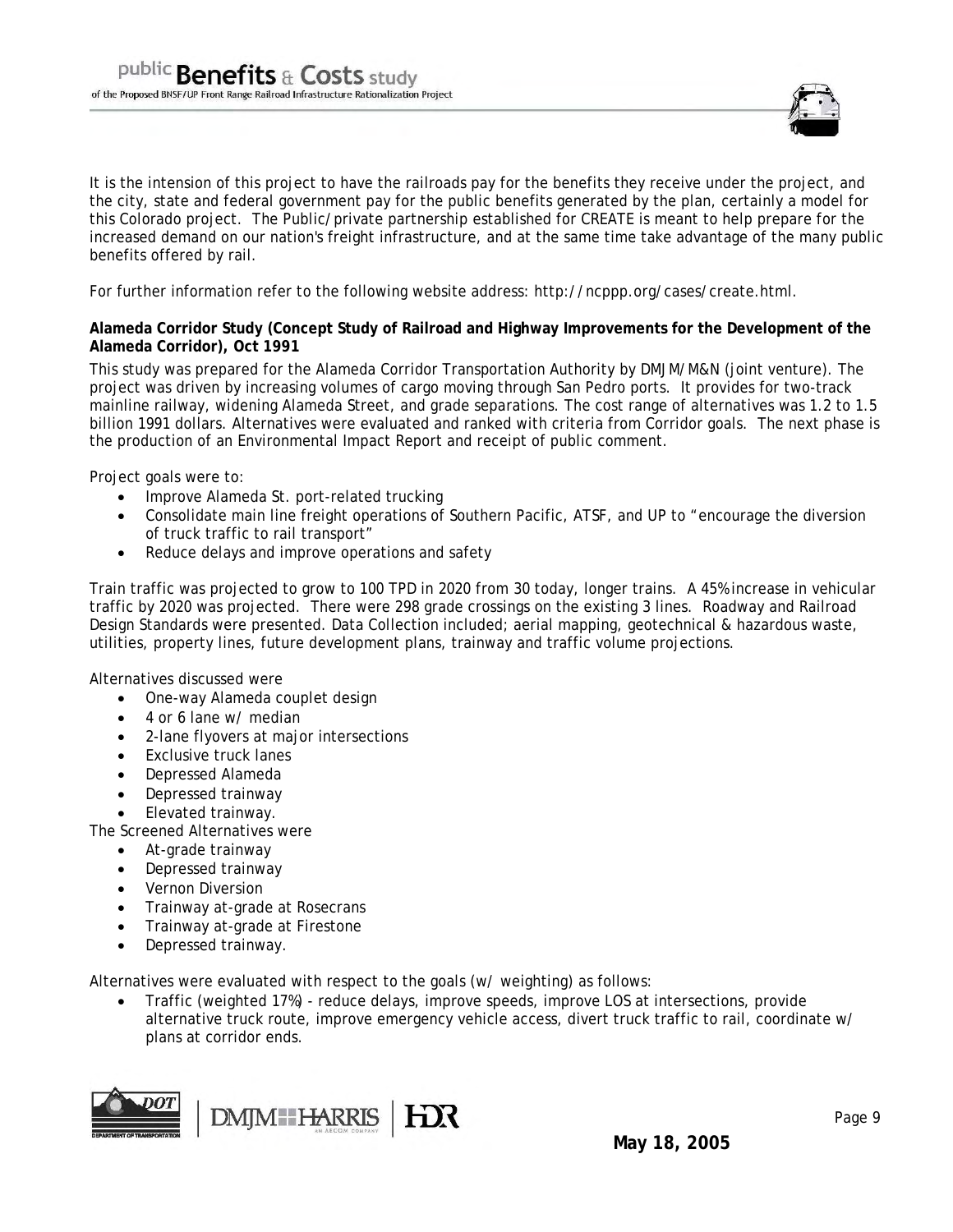

- Safety and Security 8% reduce hazard index (TPD x ADT), improve pedestrian safety, improve operations personnel safety, and improve security.
- Railroad 20% Improve RR operating flexibility and efficiency, improve RR speeds, provide fair and equal access for all carriers, maintain service to customers.
- Environmental 15% improve quality of life, minimize air pollution, reduce energy consumption, compatible with adjacent land uses, resolve present poor situation, aesthetics, and minimize noise and vibration.

#### **4.2 Additional Data Collection**

To perform our benefits analysis it is necessary to gather all available data on the existing railroad operations in Colorado as well as the future operations for both the No-Build Option and the Build Option. To help tabulate this data, the two Class 1 railroads were asked to fill in tables relative to Master Train Counts, Track data and Train data. The information provided is shown in Tables 4.2.1 through 4.2.8. The combined train counts are shown graphically in Figures 4.2.1 and 4.2.2. The data is also extrapolated to fit within our GIS database and reproduced graphically showing each railroads information separately in Figures 4.2.3 through 4.2.10. Note that Figures 4.2.3 through 4.2.6 show the track *Segment ID's* as they have been labeled for this project while Figures 4.2.7 through 4.2.10 show the train counts for the UP and the BNSF railroads at the State level and through Denver.

Another important benefit to the relocation study is the potential movement of rail yards. Part of our data collection included locating the yards and mapping their characteristics in our GIS system. Information provided by the railroads relative to the yards is shown in Tables 4.2.9 and 4.2.10. The locations of the yards are shown graphically in Figures 4.2.11 and 4.2.12.

The grade crossing data was collected using the FRA database and refined through meetings the Public Utility Commission (PUC). Shown in Tables 4.2.11 through 4.2.17 are all the at-grade crossings that intersect with the rail lines of concern on this project. This data was gathered using the most up to date information provided by the FRA. Detailed discussion of the crossings is included in Technical Memorandum No. 5. The FRA database can be accessed at http://safetydata.fra.dot.gov/officeofsafety/.

Part of Technical Memorandum No. 5 includes the need to determine land use along the existing and proposed corridors. A method to calculate the acres that would be affected by the movement of through-freight out of the Front Range and into the eastern plains was devised using existing land-use information derived from 1:250,000-scale Landuse/Landcover Geographic Information Retrieval Analysis System (GIRAS) spatial data available from the USGS. This coverage is shown graphically in Figure 4.2.13. A calculation of the acres could be found by using a strip-corridor of a width selected as the impacted zone or buffer zone. This method is shown graphically in Figure 4.2.14. The areas calculated, broken down into acres based on land use, are shown in Table 4.2.18.

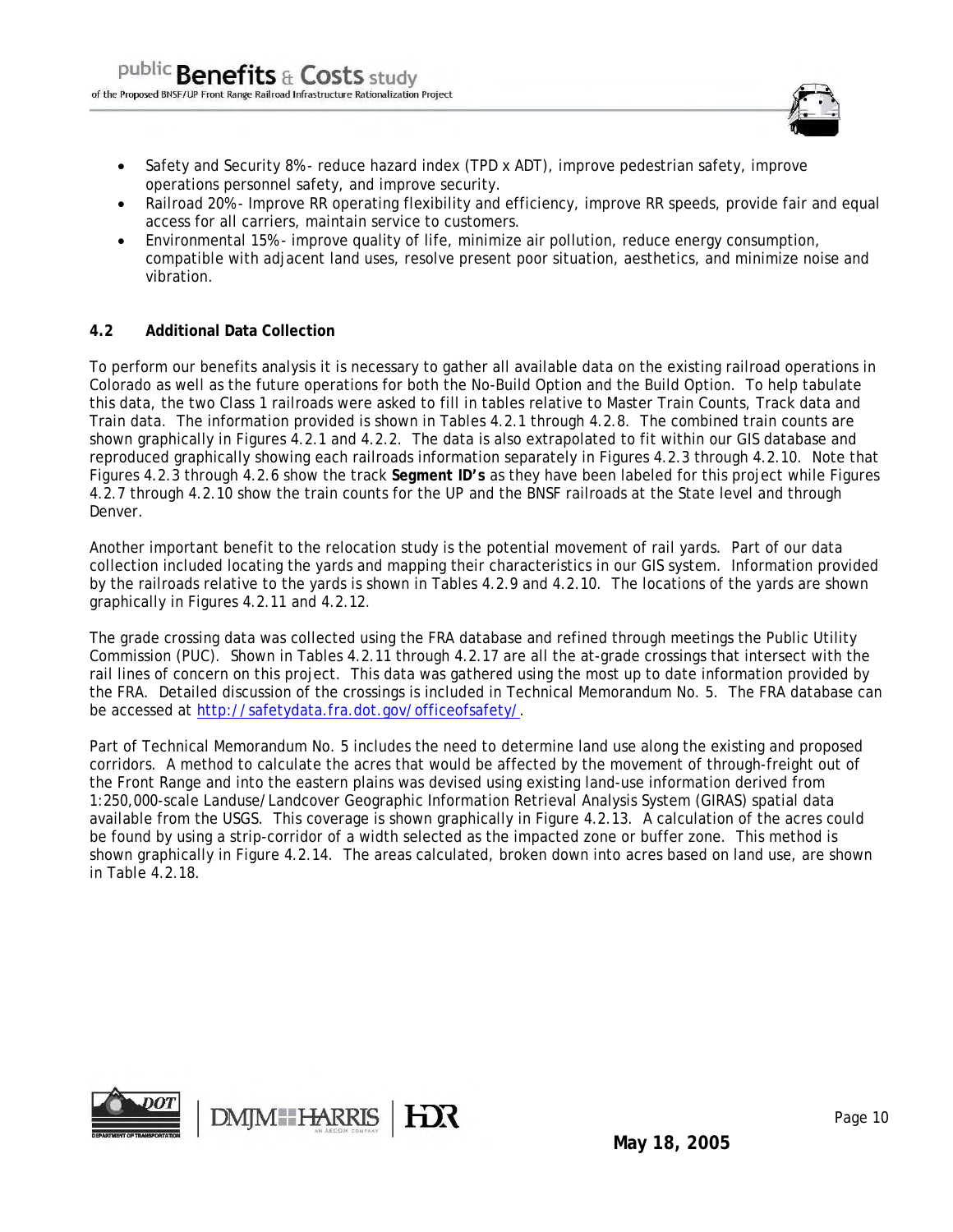

#### **4.3 No-Build Data**

The No-Build Option, as defined in Technical Memorandum No. 2, establishes a future point of reference or baseline to compare the Build Option. The two Class 1 railroads were asked to provide the data that answers the question, *What would the freight railroad situation be like in the year 2030 if the proposed railroad project were not built?* The combined train counts are shown graphically in Figures 4.3.1 and 4.3.2. Figures 4.3.3 through 4.3.6 show the exact train counts provided by each railroad.

This data is used in subsequent Technical Memorandums to identify important capital investments and on-going operating costs accruing to the railroads and to the public. Specific inclusions or exclusions in the No-Build Option may affect the outcome of the study. The benefits are discussed in detail in Technical Memorandum No. 5.

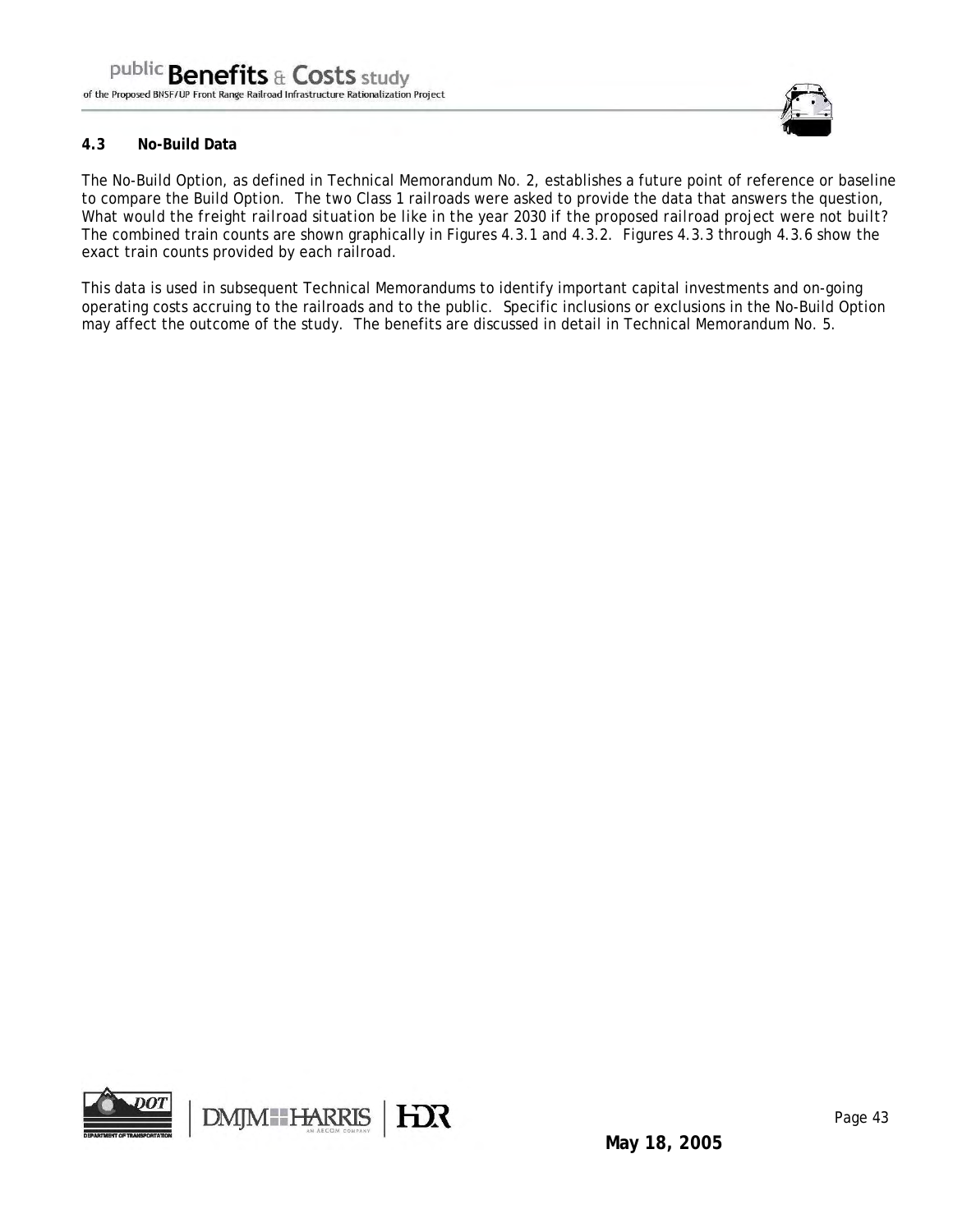

#### **4.4 Build Data**

The Build Option is largely defined by the capital and operating improvements, as well as a corresponding freight service plan. This plan, proposed by the UP and BNSF Railroads, is described in Appendix A, included with Technical Memorandum No. 2. Specifically the increased opportunity for commuter/passenger service between Denver and Pueblo due to the removal of freight train traffic should be noted as discussed in Technical Memorandum No. 7.

The two Class 1 railroads were asked to provide specific data that would allow us to calculate qualitative and quantitative benefits of the Build Option. Clearly the most significant piece of information is the number of trains that would be dispatched along the given segments of track. These combined train counts are shown graphically in Figures 4.4.1 and 4.4.2. The exact breakdown of train counts provided by each railroad is shown in Figures 4.4.3 through 4.4.6.

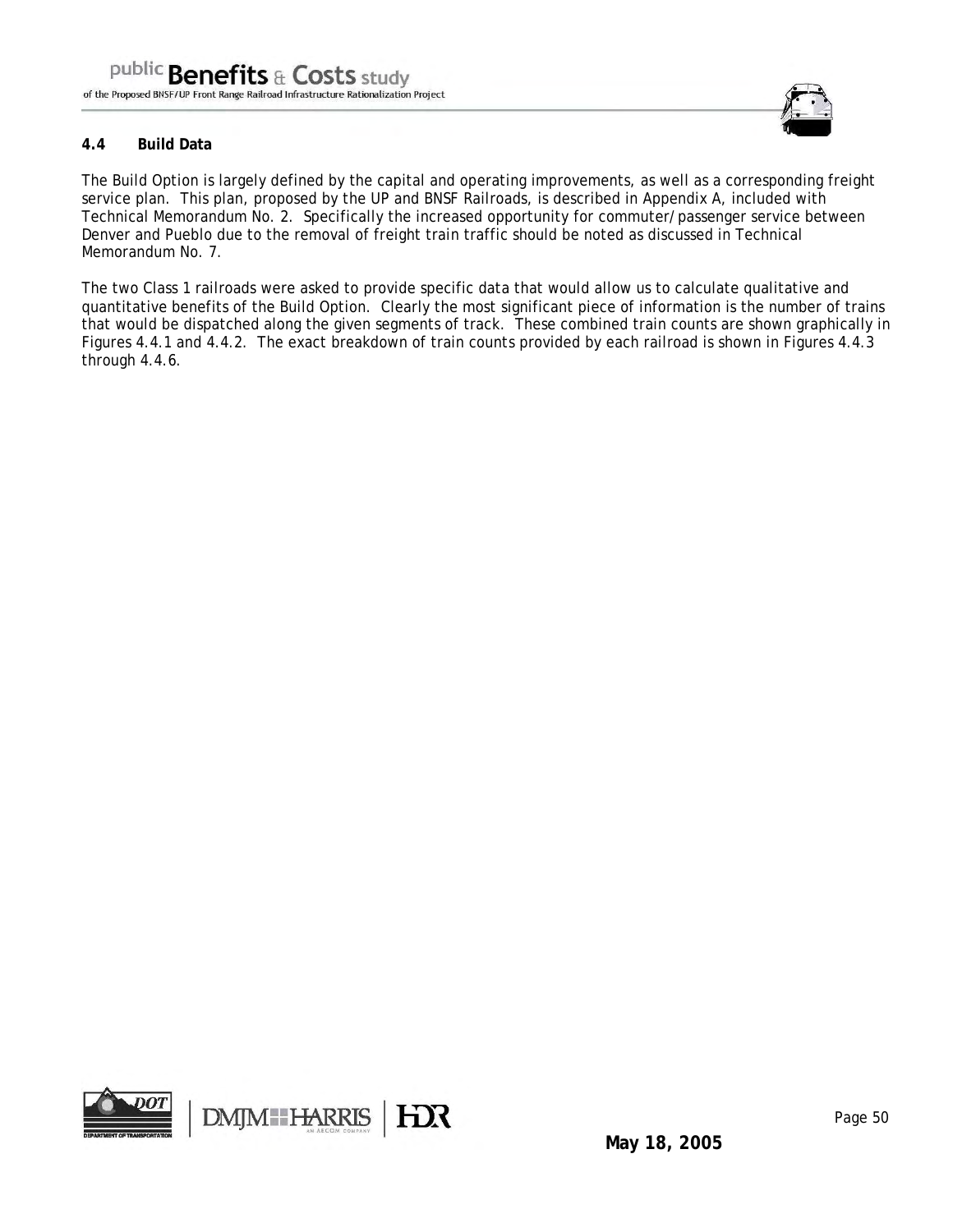

#### **4.5 Evaluation of the Railroads Costs**

The two Class 1 Railroads have provided us with a cost estimate to construct all items listed in Appendix A - the Railroad Project. The Railroads costs as they were presented to us are shown in Table 5.1. This table does not include 3 of the items listed in Appendix A. The additional item costs were subsequently provided by the railroads and include:

| Relocation of BNSF Facilities            | \$259,280,000 |
|------------------------------------------|---------------|
| Add 9300' of sidingsUnion to Omar        | \$5,293,000   |
| Additional CapacityPalmer Lake to Pueblo | \$79,526,000  |

It should be noted that Table 5.1 provided by the railroads did not follow the same lettering convention as that shown in Appendix A.

In general all estimates seem accurate in terms of ballpark construction and material costs. The engineering design costs and the contingency used vary for most of the individual estimates. For consistency, it is recommended that 6% of the construction cost be used across the board for design engineering. It is also recommended that the contingency range increase from 15% to 30% based on the level of accuracy of each estimate.

The only other recommended change is to remove the costs for improvements along the line from South Denver to Palmer Lake and Palmer Lake to Pueblo. The improvements would only be done to help facilitate commuter rail along this corridor and not be part of the Railroad Project. Reducing traffic on these southern routes would be a great benefit to commuter rail from Denver to Pueblo as a new corridor would not need to be created. This benefit is discussed further in Technical Memorandum No. 7. It should be noted that this change was made with the permission of the railroads.

The results of making the above changes do not have a significant impact on the cost. The overall total decreases by less than 5%. The most significant impact is the removal of siding costs south of Denver. Other minor changes are noted in the comments column of Table 5.2. The total cost that we are recommending be used for this study is \$1,167,369,667.

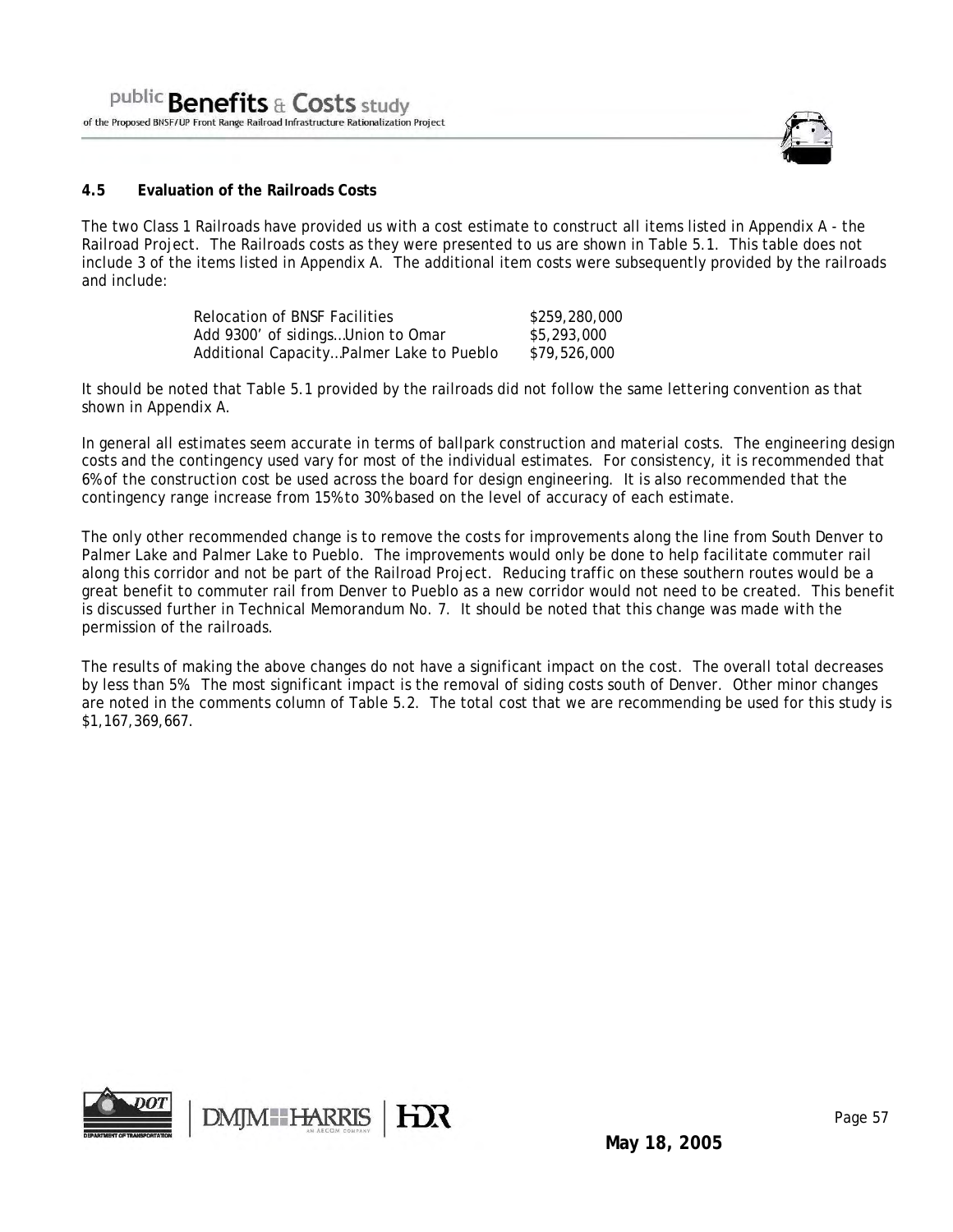### **Table 4.5.1 The Railroad Project – Cost**

## **Burlington Northern Santa Fe / Union Pacific Front Range Railroad Infrastructure Rationalization Proposal 1 (Modified Denver Bypass)**

| 1. New Construction |                                                                                                                                                                                                        |                   |
|---------------------|--------------------------------------------------------------------------------------------------------------------------------------------------------------------------------------------------------|-------------------|
| Α.                  | Double Track Connection between UP Moffat Tunnel Subdivision and Belt Line Main Line<br>at Utah Junction <sup>1</sup>                                                                                  | \$<br>43,832,000  |
| В.                  | Grade Separate BNSF Switching Lead from UP North Yard to Belt Junction Main Line <sup>2</sup>                                                                                                          | \$<br>30,000,000  |
| C.                  | Double Track with CTC UP's Utah Junction to Belt Junction                                                                                                                                              | \$<br>40,193,000  |
|                     | - Grade Separate or Close All Road Crossings                                                                                                                                                           |                   |
| D.                  | Rebuild and Double Track with CTC DRI/COE Line between Belt Junction and Sandown<br>Junction<br>- Grade Separate or Close All Road Crossings                                                           | \$<br>78,204,000  |
|                     |                                                                                                                                                                                                        |                   |
| Ε.                  | Remove BNSF-UP Crossing at Sand Creek; Replace with Power-Operated Cross-Overs,<br>Including Double Track on UP's Greeley Subdivision M.P. 4.0 to M.P. 7.0                                             | \$<br>15,546,360  |
| F.                  | New Double Track Connection in the Northeast Quadrant between UP's Greeley<br>Subdivision (M.P. 4.3) and the Current DRI Line                                                                          | \$<br>7,983,000   |
| G.                  | Add Sidings or Sections of Double Track with CTC on UP's Limon Subdivision between<br>Sandown Junction (M.P. 634.2) and Watkins (M.P. 612), Including Necessary Grade<br>Separations of Road Crossings | \$<br>106,511,000 |
| Η.                  | Add 9300' Sidings with CTC on UP's Limon Subdivision between M.P. 612 and Aroya                                                                                                                        | \$<br>37,712,000  |
| Τ.                  | New 60-Mile Line with CTC between Aroya and BNSF Boise City Subdivision at Las<br>Animas                                                                                                               | \$<br>182,967,000 |
| J.                  | Add a Second Track with CTC on UP Moffat Tunnel Subdivision between Utah Junction<br>and Prospect Junction                                                                                             | \$<br>6,679,000   |
| Κ.                  | CTC and Additional Sidings as Necessary on the UP-BNSF Freight Line between South<br>Denver and Palmer Lake <sup>3</sup>                                                                               | \$<br>20,000,000  |
| L.                  | Additional Capacity (Sidings, Double Track, CTC) as Needed on UP-BNSF Joint Line<br>between Palmer Lake and Pueble                                                                                     |                   |
|                     | - Accommodate Both Freight and Commuter Passenger Operations on a Common Line                                                                                                                          |                   |
| М.                  | Freight Terminal Facilities at or near Irondale (BNSF) and Watkins (UP) to Replace<br>Facilities in the Denver City Area (Estimate Does Not Include Facility at Irondale)                              | \$<br>208,024,000 |
| N.                  | Construct 35-Mile Connection Between BNSF (Omar, CO) and UPRR (Peoria, CO) <sup>4</sup>                                                                                                                | \$<br>105,000,000 |
|                     |                                                                                                                                                                                                        | \$<br>882,651,360 |

<sup>1</sup> Includes total cost (\$11,000,000) of Pecos Street underpass. UPRR portion anticipated to be 50% of total cost

<sup>2</sup> Ballpark estimate based on connection similar to Utah Junction project

 $3$  Ballpark estimate based on construction of five new sidings  $@$  \$4MM per siding

<sup>4</sup> Ballpark estimate based on construction of 35-mile connection @ \$3MM per mile

*Italicized figures represent estimates without detailed backup information*

Revised 01/16/04 th



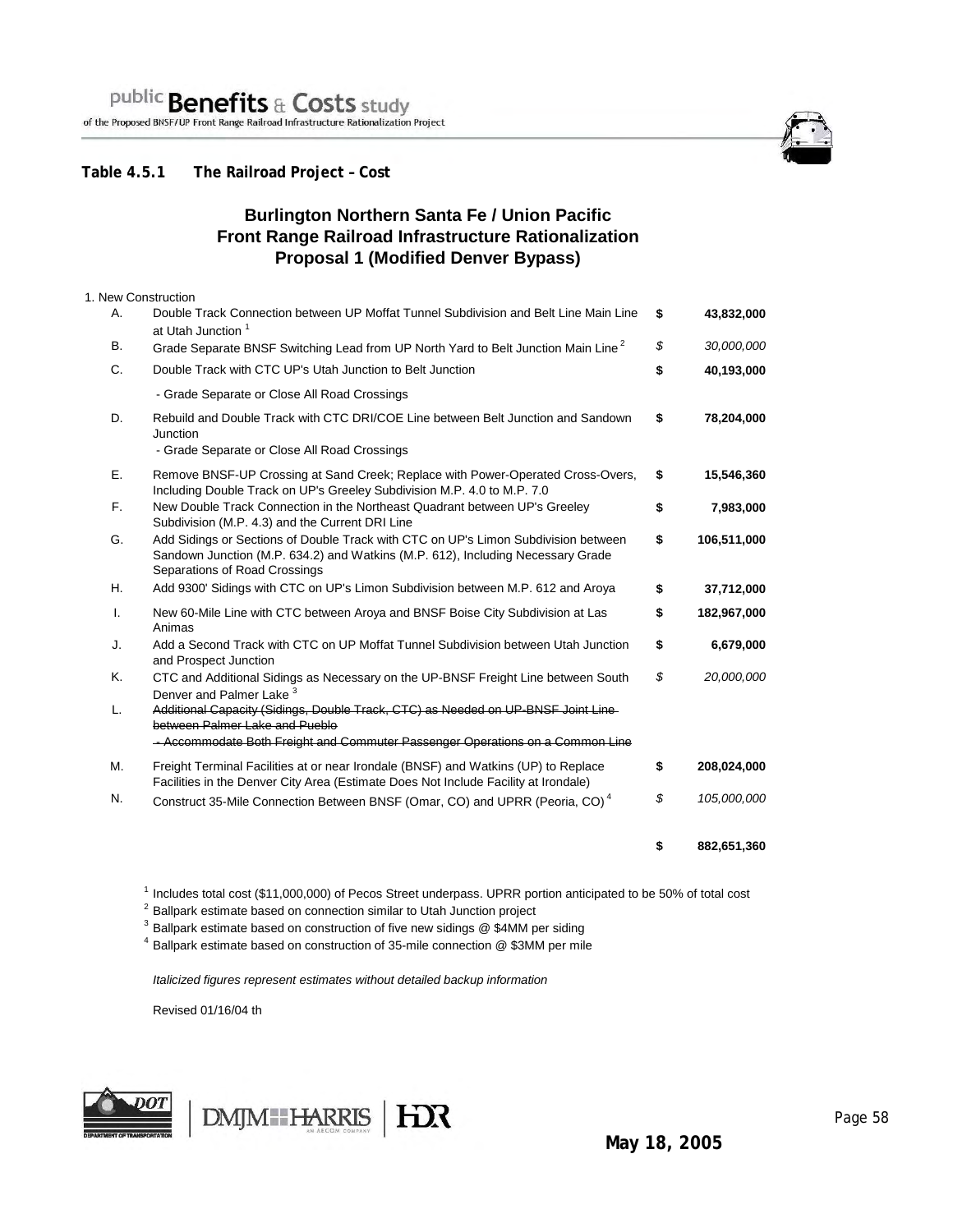#### **4.6 Summary of the Public Involvement Results**

#### **Overview**

The Public Involvement Plan of the Public Benefits and Costs Study was designed to:

- Provide information statewide and beyond about the study;
- Engage key stakeholders in working together to think through issues related to the study and making recommendations to decision makers at CDOT; and
- Solicit input from potentially affected citizens, businesses, and interest groups regarding possible positive and negative impacts to their communities and their perceptions of the value of those benefits and costs of those impacts.

To solicit this input, a database of approximately 375 individuals from the Front Range, Eastern Plains, and northwest Colorado was created. These individuals:

- Are involved in planning and development efforts that shape the physical characteristics and quality of life in their communities;
- Interact with, or represent, a broad cross-section of people in their community; and/or
- Represent the perspective of numerous organizations and interests.

A copy of the database is included at the end of this section.

Each of the people on this database received background on the project and a survey soliciting their opinions on a variety of topics, including their perspectives on the potential environmental, economic, and safety issues associated with this proposed project. They were asked whether they thought the project was more positive or more negative for their community, and how their community might react to the proposal. A copy of the background and survey document is included at the end of this section.

Several of the organizations that received the survey also distributed the survey to their members. For example, Progressive 15, the organization representing the interests of 15 northeastern Colorado counties, distributed it to their membership. All were asked to respond via e-mail or mail. In addition, phone interviews were conducted with several key individuals whose opinion was particularly relevant to the study.

Approximately 600 surveys were distributed, and a total of 70 were completed and returned.<sup>1</sup> Each survey that was returned was numbered and categorized into one of five regions of the state: Denver Metro, Eastern Plains, North Central, South Central, and Western Slope. The regional breakdown of returned surveys is as follows: Denver Metro – 31, Eastern Plains – 17, North Central – 9, South Central – 8, Western Slope – 5 (see G*raph 1 – Survey Response Distribution by Region*).

 $1$  Of the 600 surveys that were distributed, 100 were sent to state legislators. Because the legislature was in session when this study was being conducted, we received minimal response from this group.



 $\overline{a}$ 

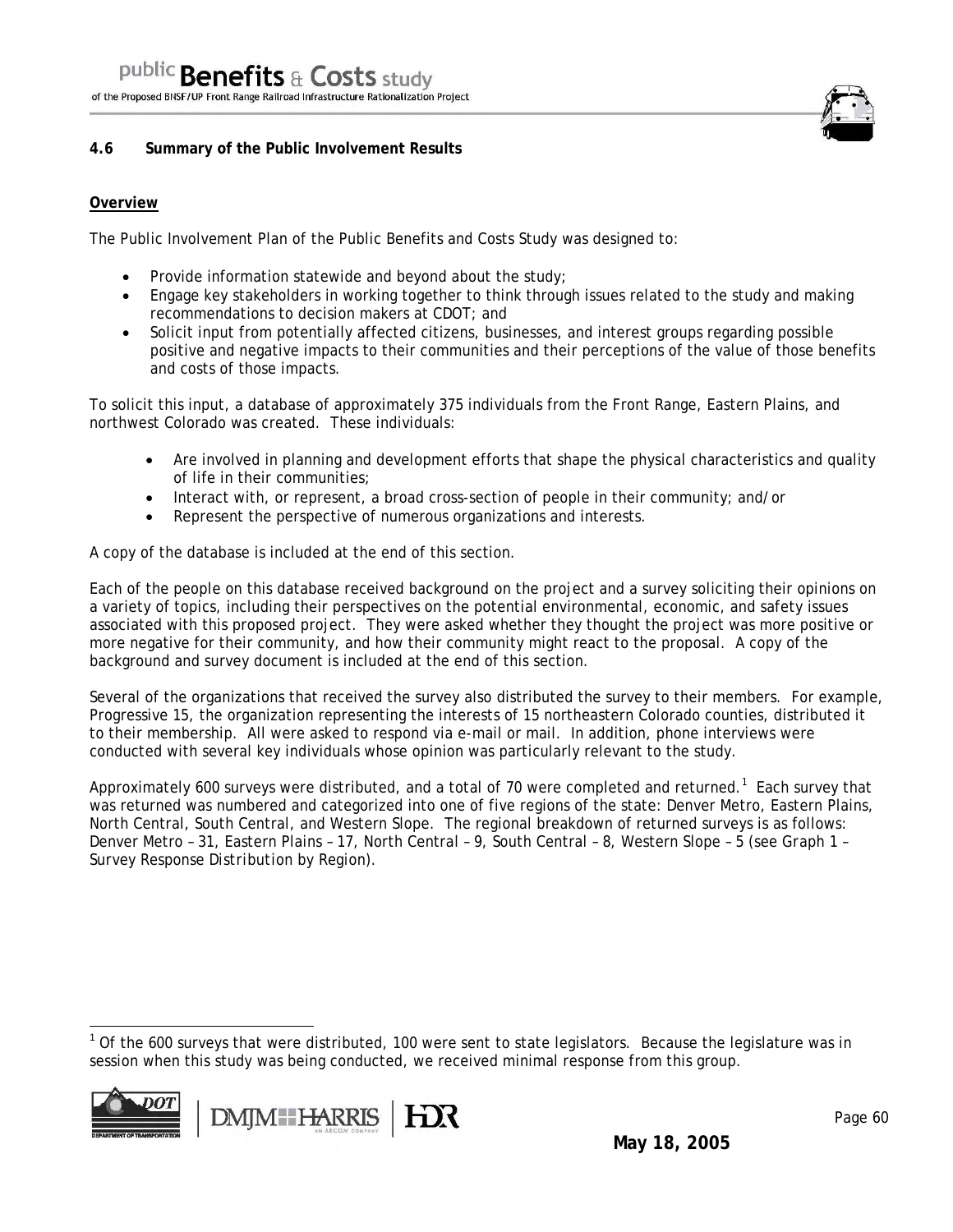

- Two respondents from the Colorado Springs area also raised a concern over wanting to minimize any negative impact on rail freight traffic to Fort Carson and other military installations in the area. Military activities are a significant contributor to the economy of Colorado Springs, and these respondents want to avoid any impact that may harm this important segment of its economy.
- Xcel Energy recently announced plans to build a new coal-burning power plant in Pueblo. Respondents from Pueblo were very concerned that moving the rail line to a location significantly east of where the new plant is to be located could have a negative impact on the economics of this new plant. They were concerned that this study could negatively impact that new plant and whether it is built.
- One respondent from Pueblo noted that there is only one rail line manufacturer currently operating in the United States, and it is CF&I Steel located in Pueblo. To the extent new lines need to be manufactured because of the potential relocation, Pueblo could benefit from the new jobs that might be added to manufacture the rails.
- Another issue raised by residents in and near Pueblo is that the City has the second largest rail yard in the state, which presents both a concern in that jobs could be shifted east (although the individuals may continue to live in Pueblo) and a benefit in that the rail yard could be redeveloped.

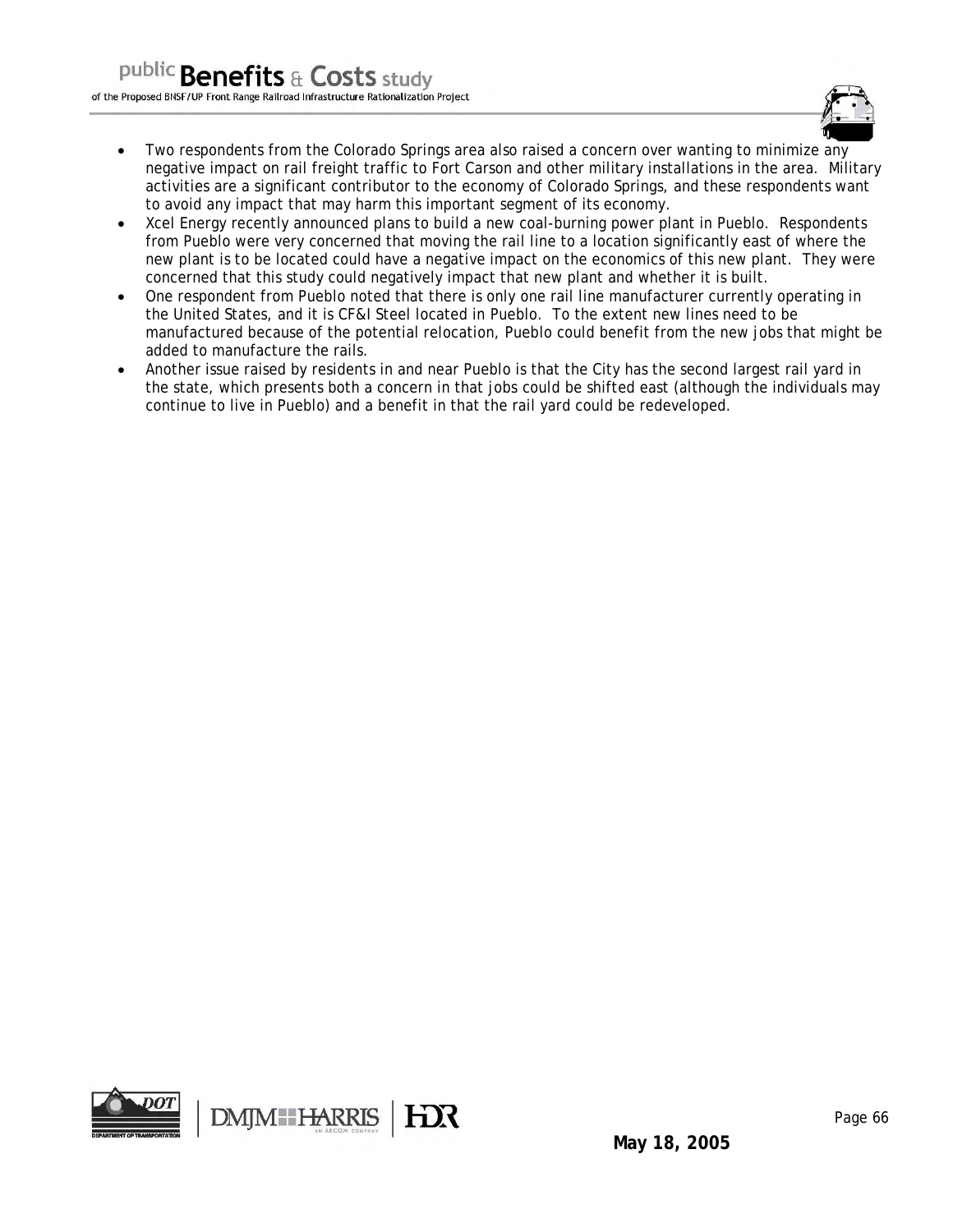**Survey and Background Document** 



#### **Public Survey** February 2004

The Colorado Department of Transportation (CDOT) has commissioned a study to examine the potential benefits and costs associated with a proposed project that would relocate through-freight rail traffic from the Front Range to the Eastern Plains and make other rail improvements. Our purpose in contacting you is to provide some background on this proposed project and ask for your feedback on how it might impact your community.

The Front Range has seen increases in freight train traffic, much of it coal from Wyoming and western Colorado traveling to and through the Front Range. These increases, along with increasing urbanization and limitations related to topography, combine to result in longer delays at crossings and other operational inefficiencies in Colorado's transportation infrastructure. Consequently, for a number of years there have been suggestions that longer freight trains should be moved out from Front Range cities.

CDOT and the two Class I railroads operating in Colorado, the Burlington Northern Santa Fe Railway Company (BNSF) and the Union Pacific Railroad Company (UP), have been discussing possible rail infrastructure changes for several years. The two railroads have proposed a package of improvements (the "proposed project") designed to move most coal traffic from the Front Range to the Eastern Plains and improve and consolidate freight movement -- while still maintaining local freight traffic. The railroads recognize the benefits of this proposed project to their operations. They also believe the public will significantly benefit from the project, and therefore have expressed interest in exploring a public/private financial partnership to help defray the costs of the proposed project.

CDOT has commissioned a study, called the Public Benefits and Costs Study, to identify, quantify and qualify the public benefits associated with this proposed project. Costs refer to the full range of impacts, positive and negative, including social, economic and environmental costs and benefits. Examples include improvements in traffic movement and air quality, as well as the opportunity to redevelop certain railroad yards and the creation of construction jobs. The study will also consider the ability of western Colorado coal to be efficiently moved to market and remain competitive, as well as the possibility that passenger rail service could be added in the future within rail corridors once freight traffic is reduced. The ultimate goal of the study will be to determine whether the benefits to Coloradans are sufficient to warrant investing public dollars in a public/private partnership with the BNSF and UP to accomplish this proposed project.

Additional information on the Public Benefits and Costs Study is available on our website, http://www.dot.state.co.us/railroadstudy/, which might help to provide you with greater detail. In addition, a very informative article on this project was published by The Rocky Mountain News and can be found at the following Web address:

http://www.rockymountainnews.com/drmn/business/article/0,1299,DRMN\_4\_2599024,00.html. The article included a map showing the current alignment and a map showing the realignment as proposed by the railroads; these Rocky Mountain News maps are available on our website, at

http://www.dot.state.co.us/railroadstudy/maps/default.asp. It should be noted, however, that this study is not meant to establish or analyze any specific railroad alignments. Such work, as well as more detailed analyses, would be carried out in a more detailed implementation study phase, if such a next phase is deemed to be warranted.

Public input will play an important part in shaping this study. We would therefore like to ask you to complete the attached public information survey. The questions on the survey are designed to solicit your overall impression, at this early stage of the study, of the potential costs and benefits of the proposed project.





**May 18, 2005**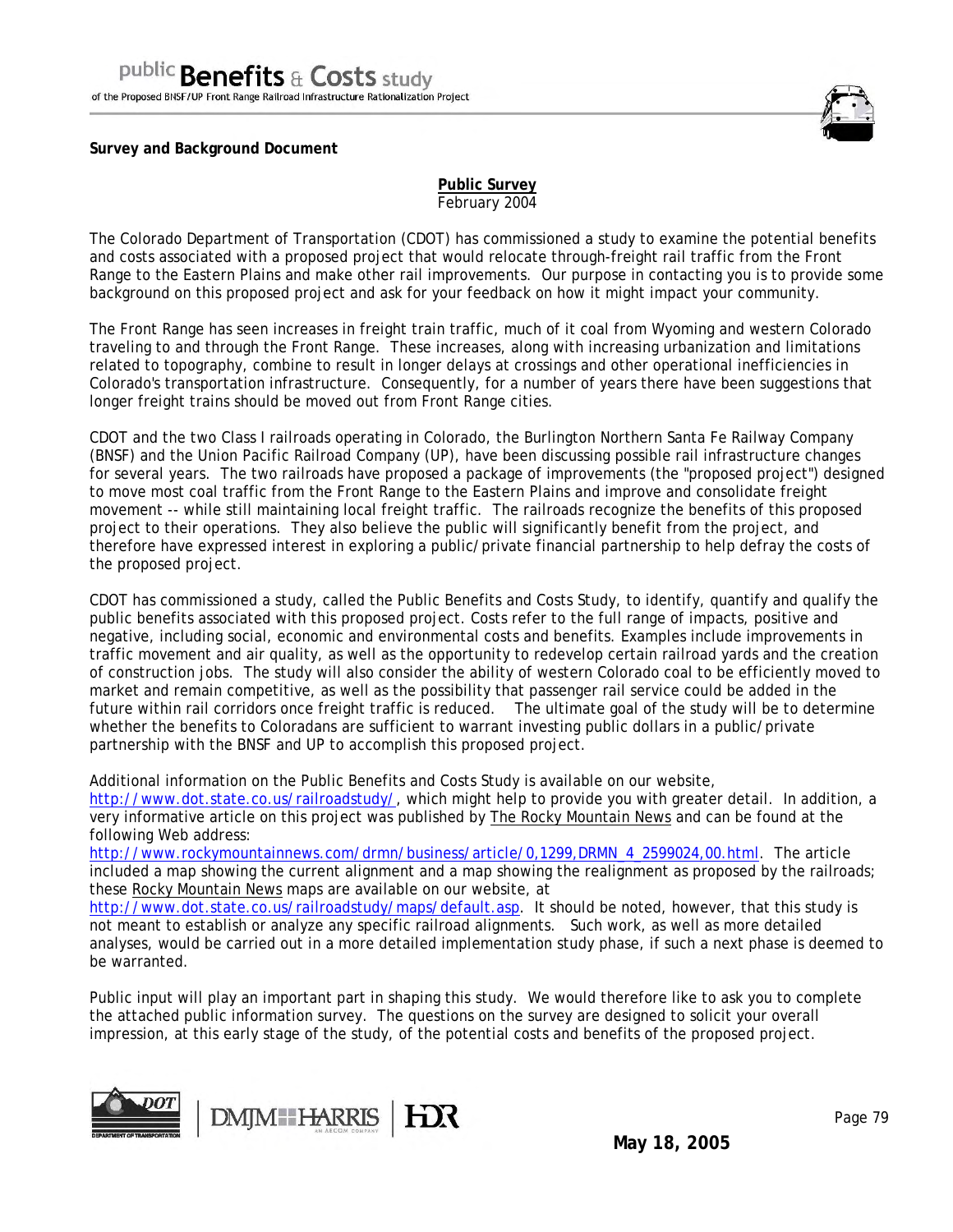

Subsequent phases of this project, if conducted, would likely include a more detailed analysis of the impacts on particular communities in greater detail.

We would greatly appreciate your response to the survey no later than February 20, 2004, if possible. To respond, simply hit REPLY TO ALL and respond to the questions below. (It is recommended that you temporarily save a copy on your computer in case there are problems sending/receiving your response.) You can also mail your response to Ron Thorstad, the project manager for this study, at DMJM/Harris, 717 17<sup>th</sup> Street, Suite 500, Denver, CO 80202. You may also provide additional feedback throughout the study until April 1, 2004, by clicking on the submit feedback tab or by mailing it to us at the address designated above. Any information submitted will be compiled in our database, reviewed and summarized by our public involvement team. To the extent you want more information, let us know and we will try to provide you what you need. We would also ask you to share this information with others in your community, such as members of organizations to which you belong, and ask them to respond to the survey and provide us their thoughts.

Thank you in advance for taking the time to provide us with your thoughts, and we look forward to hearing from you. For any questions regarding this survey, contact Tom Mauser, CDOT Modal Planning Manager, at (303) 757- 9768 or tom.mauser@dot.state.co.us.

Thanks for your participation!

Sincerely,

Tom Norton Executive Director Colorado Department of Transportation

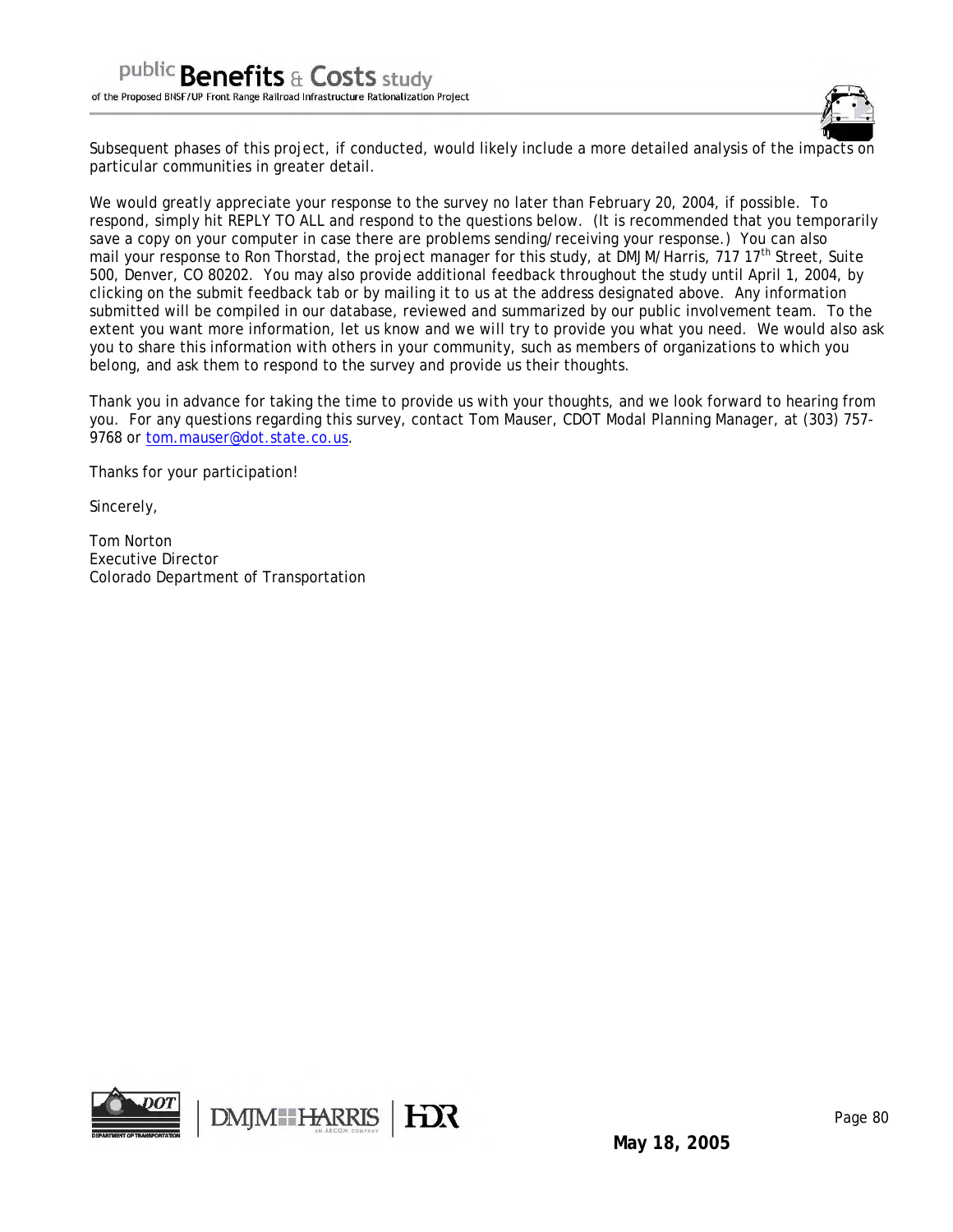

# **Public Survey**

**We would greatly appreciate your response to the survey no later than February 20, 2004, if possible. To respond, simply hit REPLY TO ALL and respond to the following questions.**

- 1. Do you see this proposed project as having an impact on your community? To what extent (slight to significant)?
- 2. Who in your community do you think could potentially feel the greatest impact? How might they be affected?
- 3. What do you think the potential impact might be in terms of:
	- a. Economic impacts
		- i. Potential job creation or job loss?
		- ii. Potential additions or loss to the tax base?
		- iii. Attracting businesses to locate to, or move from, your community?
		- iv. Other economic impacts?
	- b. Environmental impacts
		- i. Potential improvements or deterioration in air quality?
		- ii. Potentially positive or negative impacts on land use?
		- iii. Impacts on water quality, either positive or negative?
		- iv. Other environmental impacts?
	- c. Traffic movement, in terms of increased or decreased congestion, or increased or decreased safety risks?
- 4. What other potential impacts not mentioned do you see?
- 5. Of these potential impacts, which have the potential to be the greatest benefit to your community? Which cause you the greatest concern?
- 6. When considering all the potential positive and negative impacts, do you think the overall impact could be more positive or negative for your community?
- 7. How do you think your community in general will react to this proposed project?
- 8. Do you see this possible realignment as conflicting with any development, land use, or other plans for your community? As being consistent with redevelopment opportunities in your community?
- 9. Do you have any other comments or information you consider important for evaluating the impacts on your community that we have not mentioned?
- 10. In which part of the state you reside? (City or region)
- 11. You are responding as:
	- a. An elected official
	- b. A government official
	- c. A chamber of commerce or economic development official \_\_\_\_\_
	- d. A private sector business \_\_\_\_\_\_
	- e. Other

Please feel free to provide any additional comments.

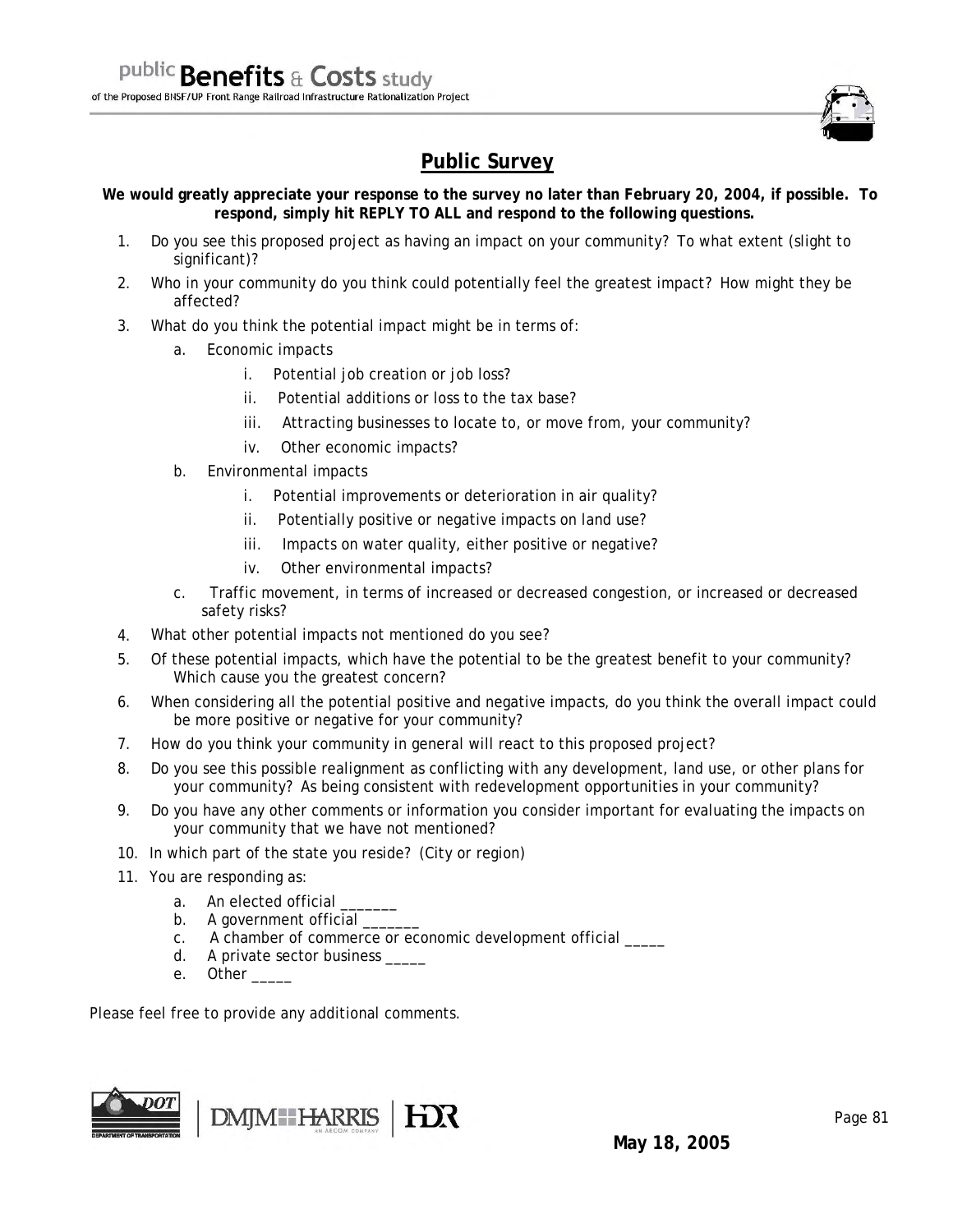## **4.7 Study Glossary**

| AAR<br>At-grade roadway crossing   | Association of American Railroads (AAR)<br>The location where a local street or highway crosses railroad tracks at the<br>same level or elevation                                                                                                                                                                                                                     |
|------------------------------------|-----------------------------------------------------------------------------------------------------------------------------------------------------------------------------------------------------------------------------------------------------------------------------------------------------------------------------------------------------------------------|
| Attainment area                    | An area that meets National Ambient Air Quality Standards (NAAQS) specified<br>under the Clean Air Act.                                                                                                                                                                                                                                                               |
| A-weighted Sound Level<br>(dBA)    | The most commonly used measure of noise, expressed in "A-weighted"<br>decibels (dBA), is a single-number measure of sound severity that accounts for<br>the various frequency components in a way that corresponds to human<br>hearing.                                                                                                                               |
| <b>Ballast</b>                     | Top surface of rail bed, usually composed of aggregate (i.e., small rocks and<br>gravel).                                                                                                                                                                                                                                                                             |
| <b>Branch line</b>                 | A secondary line of railroad usually handling light volumes of traffic.                                                                                                                                                                                                                                                                                               |
| <b>Bulk Train</b>                  | Also known as a unit train. A complete train consisting of a single non-<br>breakable commodity (such as coal, grain, semi-finished steel, sulfur, potash,<br>orange juice) with a single point of origin and destination.                                                                                                                                            |
| <b>CTC</b>                         | Centralized Traffic Control (CTC)                                                                                                                                                                                                                                                                                                                                     |
| Consist                            | The make-up of a train, usually referring to the number of cars.                                                                                                                                                                                                                                                                                                      |
| Construction footprint             | The area of a construction site subject to both permanent and temporary<br>disturbances by equipment and personnel.                                                                                                                                                                                                                                                   |
| Class I Railroad                   | Railroads that exceed annual gross revenues of \$250 million, in 1991 dollars.<br>The amount is indexed annually to reflect inflation. For 1996, the annual<br>gross revenue was \$255 million.                                                                                                                                                                       |
| Cultural resource                  | Any prehistoric or historic district, site, building, structure, or object that<br>warrants consideration for inclusion in the National Register of Historic Places<br>(NRHP). For the purposes of this document, the term applies to any resource<br>more than 50 years of age for which SEA gathered information to evaluate its<br>significance.                   |
| Day-Night Sound (L <sub>dn</sub> ) | One of the most widely accepted measures of cumulative noise exposure in<br>residential areas. The Day-Night Sound Level (L <sub>dn</sub> ) is the A-weighted sound<br>level, average over a 24-hour period, but with levels observed during the<br>nighttime hours between 10 p.m. and 7 a.m., increased by 10 dBA to account<br>for increased sensitivity at night. |
| dBA                                | Adjusted decibel level. A sound measurement that adjusts noise by filtering<br>out certain frequencies to make it analogous to that perceived by the human<br>ear. It applies what is known as an "A-weighting" scale to acoustical<br>measurements.                                                                                                                  |



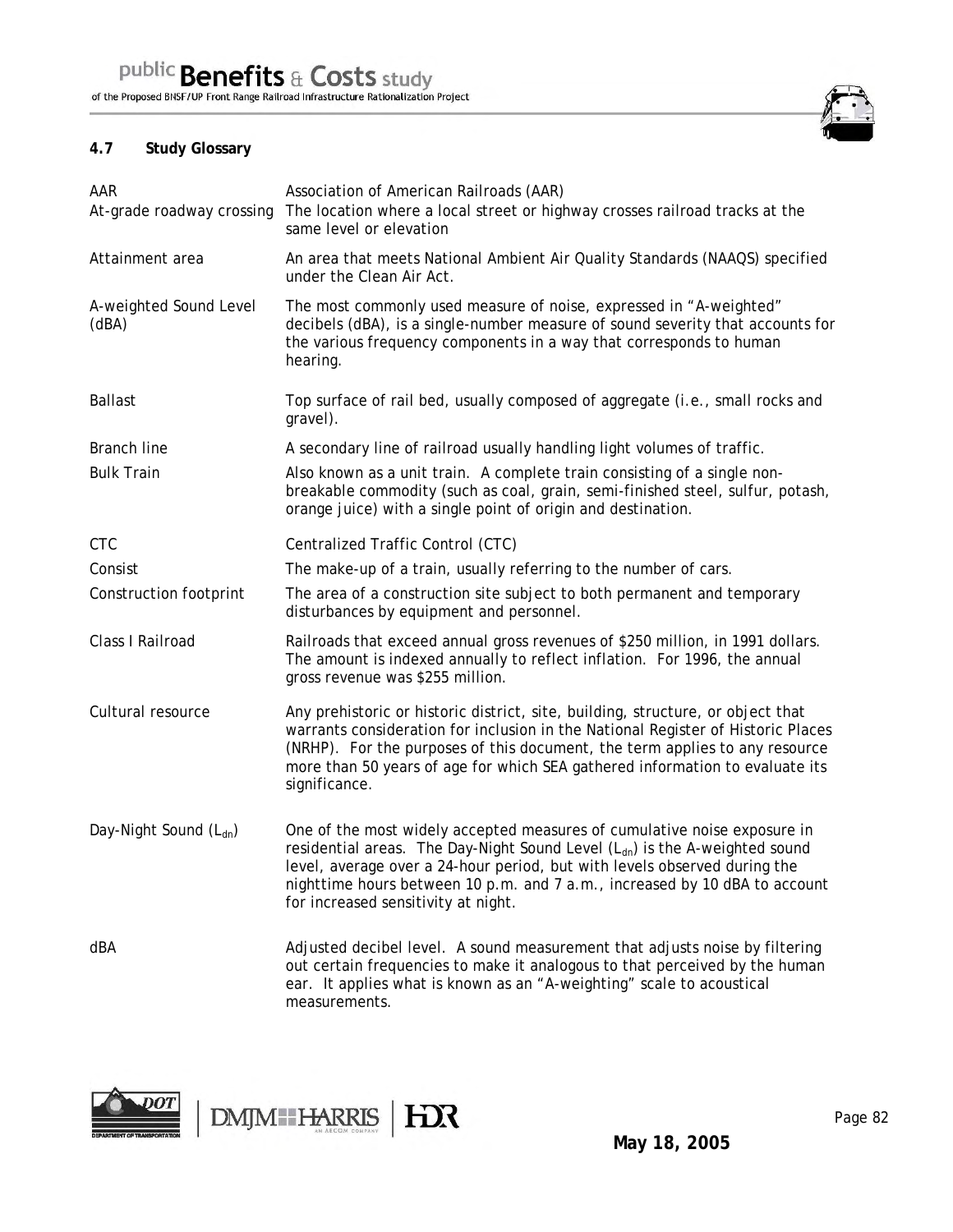

| Decibel (dB)              | A logarithmic scale that compresses the range of sound pressures audible to<br>the human ear over a range from 1 to 140, which 0 decibels represents sound<br>pressure corresponding to the threshold of human hearing, and 140 decibels<br>corresponds to a sound pressure at which pain occurs. Sound pressure levels<br>that people hear are measured in decibels, much like distances are measured<br>in feet or yards.                         |
|---------------------------|-----------------------------------------------------------------------------------------------------------------------------------------------------------------------------------------------------------------------------------------------------------------------------------------------------------------------------------------------------------------------------------------------------------------------------------------------------|
| Deciduous                 | Any plant whose leaves are shed or fall off during certain seasons; usually<br>used in reference to tree types.                                                                                                                                                                                                                                                                                                                                     |
| DMU                       | Diesel Multiple Unit - a new-generation version of the Rail Diesel Car.                                                                                                                                                                                                                                                                                                                                                                             |
| <b>Emergent species</b>   | An aquatic plant with vegetative growth mostly above the water.                                                                                                                                                                                                                                                                                                                                                                                     |
| <b>Endangered species</b> | A species of plant or animal that is in danger of extinction throughout all or a<br>significant portion of its range and is protected by state and/or federal laws.                                                                                                                                                                                                                                                                                 |
| <b>FRA</b>                | Federal Railroad Administration - the governing body whose mission is to<br>provide support, analysis and recommendations on broad subjects relating to<br>the railroad industry, such as: mergers and restructuring; economic<br>regulation; rail economics; financial health; traffic patterns and network<br>analysis; labor-management issues; freight data and operations;<br>intermodalism; environmental issues; and international programs. |
| Flat yard                 | A system of relatively level tracks within defined limits for making up trains,<br>storing cars, and other purposes, which requires a locomotive to move cars<br>(switch cars) from one track to another.                                                                                                                                                                                                                                           |
| Floodplain                | The lowlands adjoining inland and coastal waters and relatively flat areas and<br>flood prone areas of offshore islands, including, at a minimum, that area<br>inundated by a one percent (also known as a 100-year or Zone A floodplain) or<br>greater chance of flood in any given year.                                                                                                                                                          |
| Frog                      | A track structure used where two running rails intersect that permits wheels<br>and wheel flanges on either rail to cross the other rail.                                                                                                                                                                                                                                                                                                           |
| Grade crossing            | An intersection between a railroad track and a roadway where they cross at<br>the same grade or elevation.                                                                                                                                                                                                                                                                                                                                          |
| Grade separation          | An intersection between a railroad track and roadway where they are<br>separated by height or elevation, the roadway crosses over the railroad on a<br>structure or visa versa.                                                                                                                                                                                                                                                                     |
| Habitat                   | The place(s) where plant or animal species generally occur(s) including<br>specific vegetation types, geologic features, and hydrologic features. The<br>continued survival of that species depends upon the intrinsic resources of the<br>habitat. Wildlife habitats are often further defined as places where species<br>derive sustenance (foraging habitat) and reproduce (breeding habitat).                                                   |
| Haulage right             | The limited right of one railroad to operate trains over the designated lines of<br>another railroad.                                                                                                                                                                                                                                                                                                                                               |
| Hazardous materials       | Any material that poses a threat to human health and/or the environment.<br>Typical hazardous substances are toxic, corrosive, ignitable, explosive or<br>chemically reactive.                                                                                                                                                                                                                                                                      |



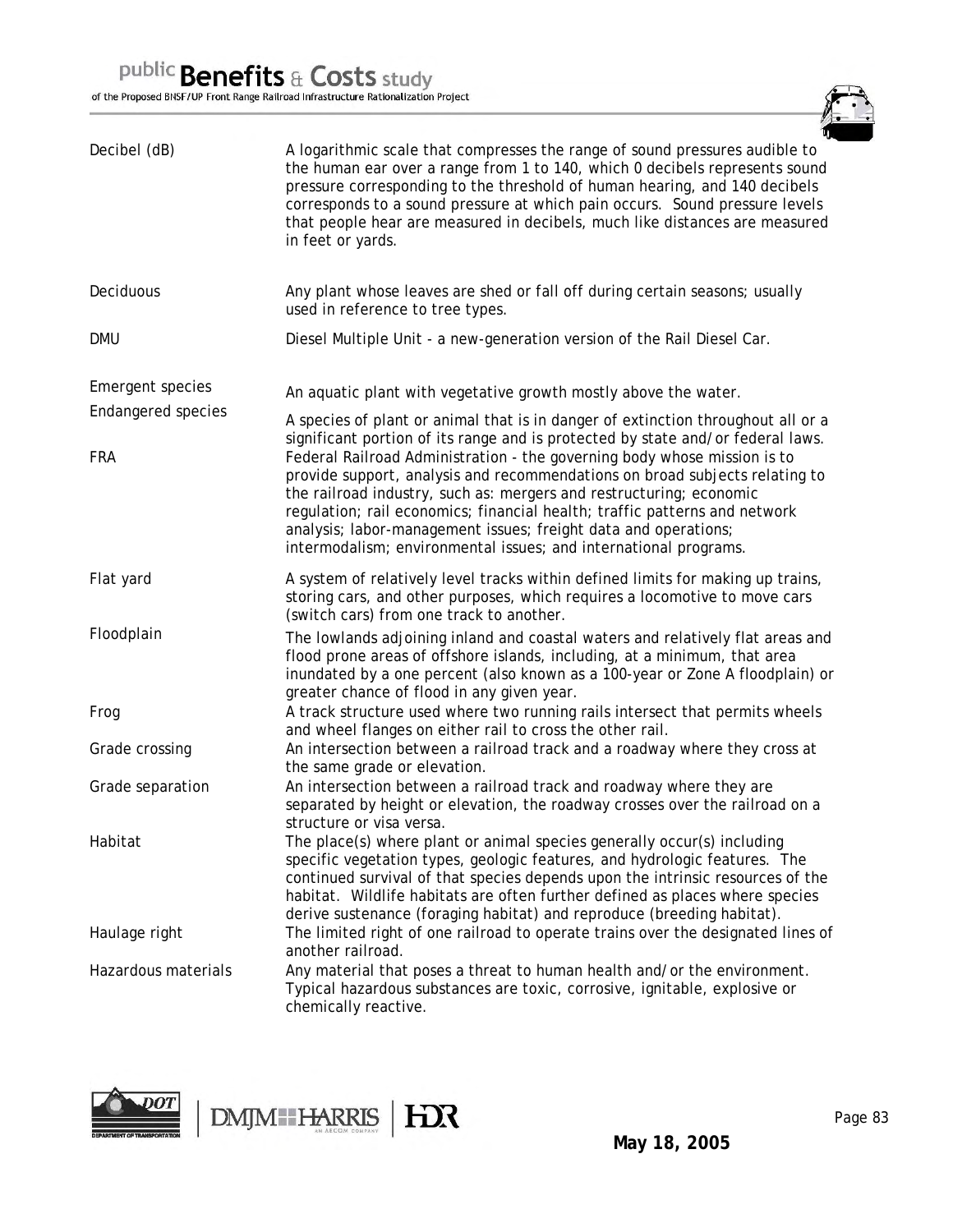

| Historic property     | Any prehistoric or historic district, site, building structure, or object that<br>warrants consideration for inclusion in the National Register of Historic Places<br>(NRHP). The term "eligible for inclusion in the NRHP" includes both properties<br>formally determined as such by Secretary of the Interior and all other<br>properties that meet NRHP listing criteria.                                                                                                                                                                                                                                                      |
|-----------------------|------------------------------------------------------------------------------------------------------------------------------------------------------------------------------------------------------------------------------------------------------------------------------------------------------------------------------------------------------------------------------------------------------------------------------------------------------------------------------------------------------------------------------------------------------------------------------------------------------------------------------------|
| Hump yard             | A railroads classification yard in which the classification of cars is<br>accomplished by pushing them over a summit, known as a "hump", beyond<br>which they run by gravity.                                                                                                                                                                                                                                                                                                                                                                                                                                                      |
| Interlocking          | An arrangement of switch, locks, and signal appliances interconnected so that<br>their movements succeed each other in a predetermined order, enabling a<br>moving train to switch onto adjacent rails. It may be operated manually or<br>automatically.                                                                                                                                                                                                                                                                                                                                                                           |
| Intermodal facility   | A site or hub consisting of tracks, lifting equipment, paved areas, and a<br>control point for the transfer (receiving, loading, unloading, and dispatching)<br>of intermodal trailers and containers between rail and highway or rail and<br>marine of transportation.                                                                                                                                                                                                                                                                                                                                                            |
| Intermodal train      | A train consisting or partially consisting of highway trailers and containers or<br>marine containers being transported for the rail portion of a multimodal<br>movement on a time-sensitive schedule; also referred to as a piggyback, TOFC<br>(Trailer on Flat Car), COFC (Container on Flat Car), and double stakes (for<br>containers only).                                                                                                                                                                                                                                                                                   |
| Key routes            | As defined by the Association of American Railroads (AAR), a key route is a<br>track that carries an annual column of 10,000 car loads or intermodal tanks<br>loads of any hazardous material. AAR has developed voluntary industry key<br>route maintenance and equipment guidelines designed to address safety<br>concerns in the rail transport of hazardous materials. For analysis purposes,<br>SEA has used the term "major key route" to identify routes where the volume<br>of hazardous materials carried a route would double and exceed a column of<br>20,000 carloads as a result of the proposed Conrail Acquisition. |
| Key train             | The Association of American Railroads (AAR) defines a key train as any train<br>handling five or more carloads of poison inhalation hazard (PIH) materials or a<br>combination of 20 or more carloads containing hazardous materials. Under<br>AAR voluntary industry guidelines, railroads impose operating restrictions on<br>key trains to ensure safe rail transport of these materials. These restrictions<br>include maximum speeds, and meeting and passing procedures.                                                                                                                                                     |
| LOS                   | Level of Service (LOS) (rating A through F). A measure of the functionality of<br>a highway or intersection that factors in vehicle delay, intersection capacity<br>and effects to the street/highway network.                                                                                                                                                                                                                                                                                                                                                                                                                     |
| Lift                  | A lift us defined as an intermodal trailer or container lifted onto or off of a<br>rail car. For calculations, lifts are used to determine the number of trucks<br>using intermodal facilities.                                                                                                                                                                                                                                                                                                                                                                                                                                    |
| Locomotive, road      | One or more locomotives (or engines) designed to move trains between yards<br>or other designated points.                                                                                                                                                                                                                                                                                                                                                                                                                                                                                                                          |
| Locomotive, switching | A locomotive (or engine) used to switch cars in a yard, between industries, or<br>in other areas where cars are sorted, spotted (placed at a shipper's facility),<br>pulled (removed from a shipper's facility), and moved within a local area.                                                                                                                                                                                                                                                                                                                                                                                    |
| Mainline              | The principle line or lines of a railway.                                                                                                                                                                                                                                                                                                                                                                                                                                                                                                                                                                                          |
| Merchandise train     | A train consisting of single and /or multiple car shipments of various<br>commodities.                                                                                                                                                                                                                                                                                                                                                                                                                                                                                                                                             |



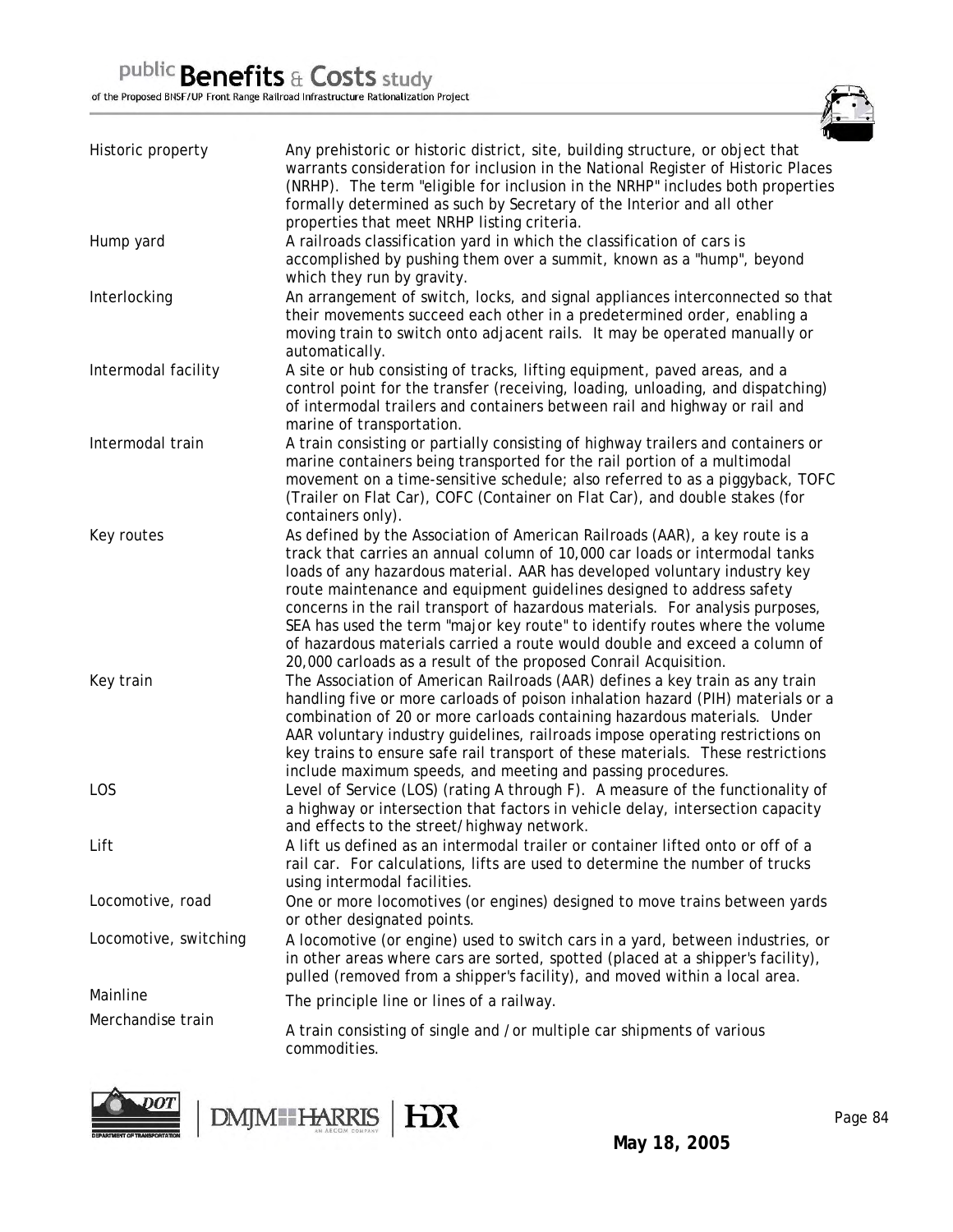

| Mitigation                             | Actions to prevent or lessen negative effects.                                                                                                                                                             |
|----------------------------------------|------------------------------------------------------------------------------------------------------------------------------------------------------------------------------------------------------------|
| National Register<br>National Wetlands | A listing of historic places maintained by the Secretary of the Interior.<br>An inventory of wetland types in the United States compiles by the U.D.S                                                      |
| Inventory<br><b>Noise</b>              | Fish and Wildlife Service.                                                                                                                                                                                 |
| Palustrine wetland                     | Any undesired sound or unwanted sound.<br>Non-tidal wetland dominated by trees, shrubs or persistent emergent<br>vegetation. Includes wetlands traditionally classified as marshes, swamps, or<br>bogs.    |
| Passby                                 | The passing of a train past a specific reference point.                                                                                                                                                    |
| Pick up                                | To add one or more cars to a train from an intermediate (non-yard) track<br>designated for the storage of cars.                                                                                            |
| Prime farmland                         | Land defined by the Natural Resource conservation Service (NRCS) as having<br>the best combination of physical and chemical characteristics for producing<br>food, feed, forage, fiber, and oilseed crops. |
| <b>PUC</b>                             | Public Utility Commission (PUC) - The body governing over and changes to rail<br>crossings. This includes adding or removing at-grade vehicle crossings.                                                   |
| Rail spur                              | A track that diverges from a main line, also known as a spur track or rail<br>siding, which typically serves one or more industries.                                                                       |
| Rail yard                              | A location where rail cars are switched and stored.                                                                                                                                                        |
| Railbanking                            | A set-aside of abandoned rail corridor for recreational and/or transportation<br>uses, including reuse for rail.                                                                                           |
| Receptor/receiver                      | A land use or facility where sensitivity to noise or vibration is considered.                                                                                                                              |
| <b>ROW</b>                             | Right-of-way. The strip of land for which an entity (e.g., a railroad) has a<br>property right to build, operate, and maintain a linear structure, such as a<br>road, railroad or pipeline.                |
| Riparian                               | Relating to, living, or located on. Or having access to, the bank of a natural<br>watercourse, sometimes also a lake or tidewater.                                                                         |
| Riprap                                 | A loose pile or layer of broken stones erected in water or on soft ground such<br>as a guard against erosion.                                                                                              |
| Riverine wetland                       | All wetlands and deepwater habitats contained within a channel, either<br>naturally or artificially created.                                                                                               |
| Route miles                            | Distance calculated along a railroad's main and branch lines.                                                                                                                                              |
| Scrub-shrub                            | Areas dominated by woody vegetation less than 6 meters (20 feet) tall, which<br>includes shrubs and young trees.                                                                                           |
| Set onto                               | To remove one or more cars from a train at an intermediate (non-yard)<br>location such as a siding, interchange track, spur track, or other rack<br>designated for the storage of cars.                    |
| <b>TPD</b>                             | Trains per day                                                                                                                                                                                             |
| Take or taking                         | Refers to a removal of property, an acquisition of right-of-way, or loss and/or<br>degradation of species' habitat.                                                                                        |
| Threatened                             | A species that is likely to become an endangered species within the<br>foreseeable future throughout all or part of its range, and is protected by<br>state and/or federal law.                            |